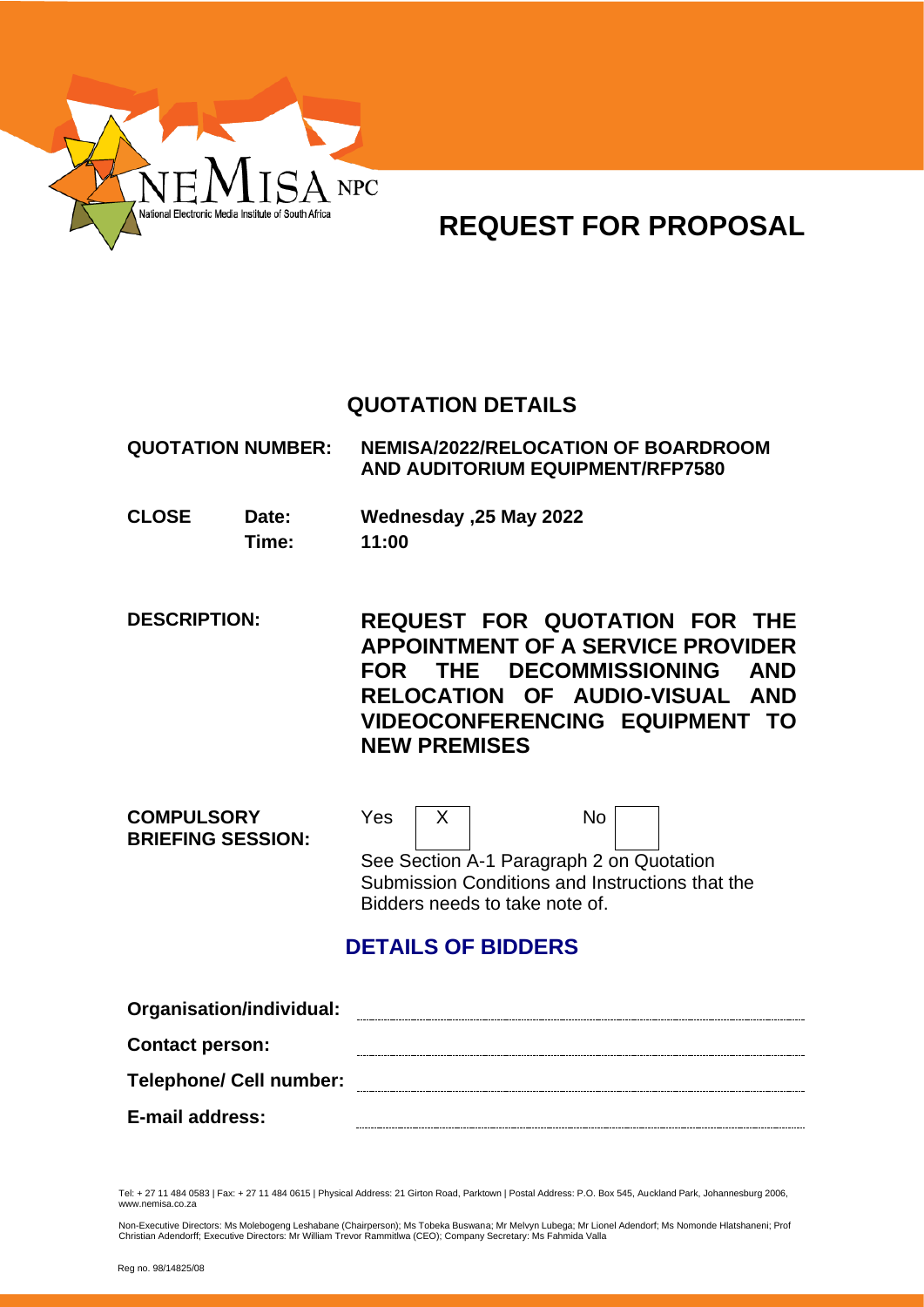Glossary

# **GLOSSARY**

| Award                     | Conclusion of the procurement process and final notification to the<br>effect to the successful bidder                                                                                                                         |
|---------------------------|--------------------------------------------------------------------------------------------------------------------------------------------------------------------------------------------------------------------------------|
| <b>B-BBEE</b>             | Broad-based Black Economic Empowerment in terms of the<br>Broad-based Black Economic Empowerment Act, 2003 (Act No.<br>53 of 2003) and the Codes of Good Practice issued thereunder by<br>the Department of Trade and Industry |
| Quotation                 | Written offer in a prescribed or stipulated form in response to an<br>invitation by NEMISA for the provision of goods, works or services                                                                                       |
| Contractor                | Organisation with whom NEMISA will conclude a contract and<br>potential service level agreement subsequent to the final award of<br>the contract based on this Request for Quotation                                           |
| Core Team                 | The core team are those members who fill the non-administrative<br>positions against which the experience will be measured.                                                                                                    |
| dti                       | Department of Trade and Industry                                                                                                                                                                                               |
| <b>EME</b>                | Exempted Micro Enterprise in terms of the Codes of Good<br>Practice                                                                                                                                                            |
| GCC                       | <b>General Conditions of Contract</b>                                                                                                                                                                                          |
| IP                        | <b>Intellectual Property</b>                                                                                                                                                                                                   |
| <b>NEMISA</b>             | National Electronic Media Institute of South Africa (SOC) Ltd                                                                                                                                                                  |
| <b>Original Quotation</b> | Original document signed in ink, or                                                                                                                                                                                            |
|                           | Copy of original document signed in ink, or                                                                                                                                                                                    |
|                           | Submitted Facsimile of original document signed in ink                                                                                                                                                                         |
| Originally certified      | To comply with the principle of originally certified, a document<br>must be both stamped and signed in original ink by a<br>commissioner of oaths.                                                                             |
| <b>SCM</b>                | Supply Chain Management                                                                                                                                                                                                        |
| <b>SLA</b>                | Service Level Agreement                                                                                                                                                                                                        |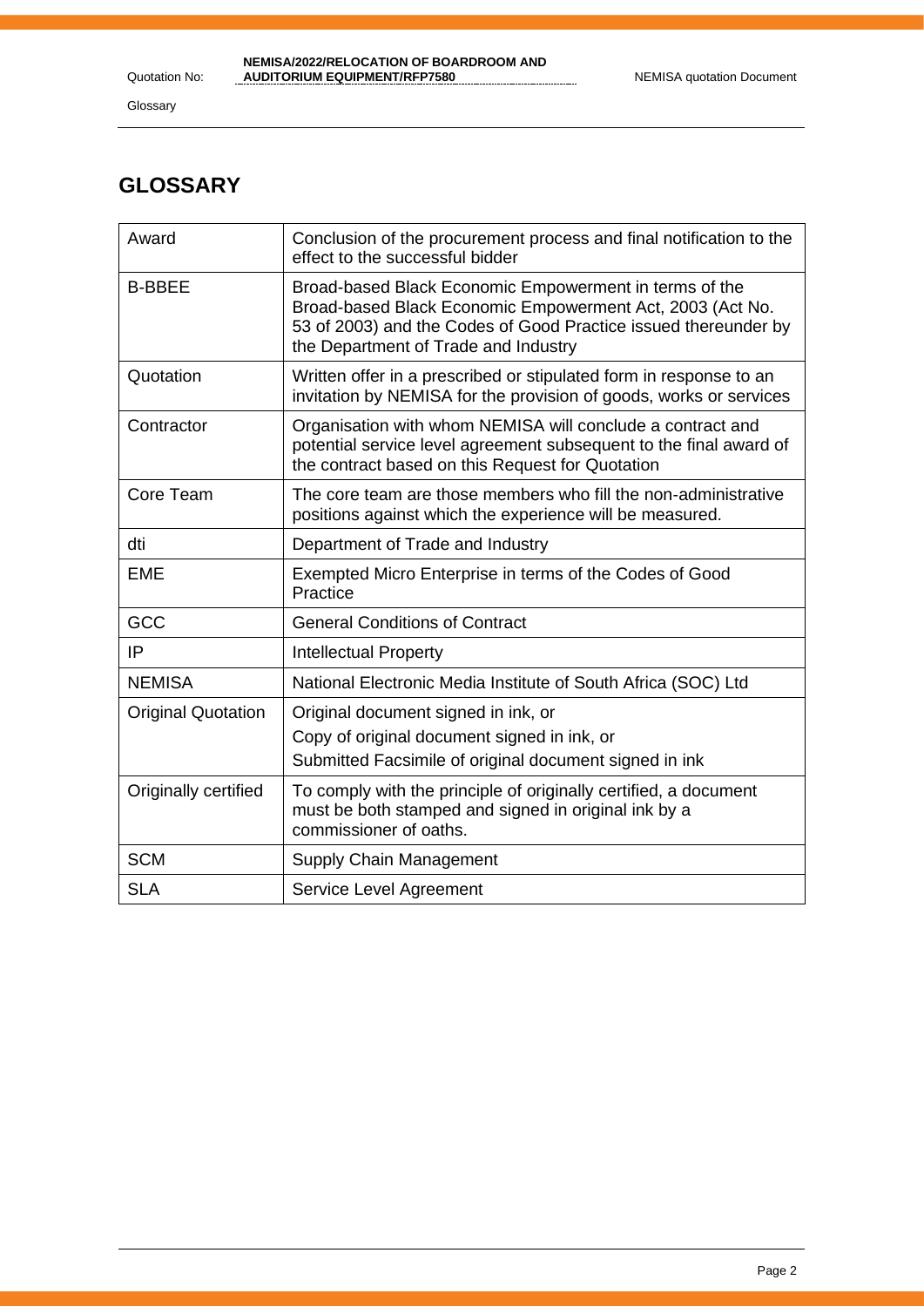Quotation No: Content Page

# **DOCUMENTS IN THIS QUOTATION DOCUMENT PACK**

Bidders are to ensure that they have received all pages 37 of this document, which consist of the following sections:

## **SECTION A**

**Note: Documents in this section are for information to/instruction of bidders and must not be returned with quotations.**

- □ Section A 1: Quotation Submission Conditions and Instructions
- Section A 2: Terms of Reference
- $\Box$  Section A 3: Evaluation Process/Criteria
- □ Section A 4: Contract Form (Rendering of Services) (Parts 1 & 2)/Letter of Acceptance/Formal Contract (The pro forma contract is only included for Bidders to take note of the contents of the contract that will be entered into with the successful contractor)

### **SECTION B**

**Note: Documents in this section must be completed and returned or supplied with quotations.**

- Section B 1: Special Conditions of Quotation and Contract: Special conditions that the Bidders needs to accept
- □ Section B 2: Declaration of Interest
- $\Box$  Section B 3: Declaration of Bidders past SCM practices
- □ Section B 4: Certificate of Independent Quotation Determination
- Section B 5: Preference Points Claim Form in terms of the Preferential Procurement Regulations, 2011
- **T** Section B 6: Invitation to Quotation
- □ Section B 7: Pricing Schedule (Professional Services)
- $\Box$  Section B 8: CV Template Guideline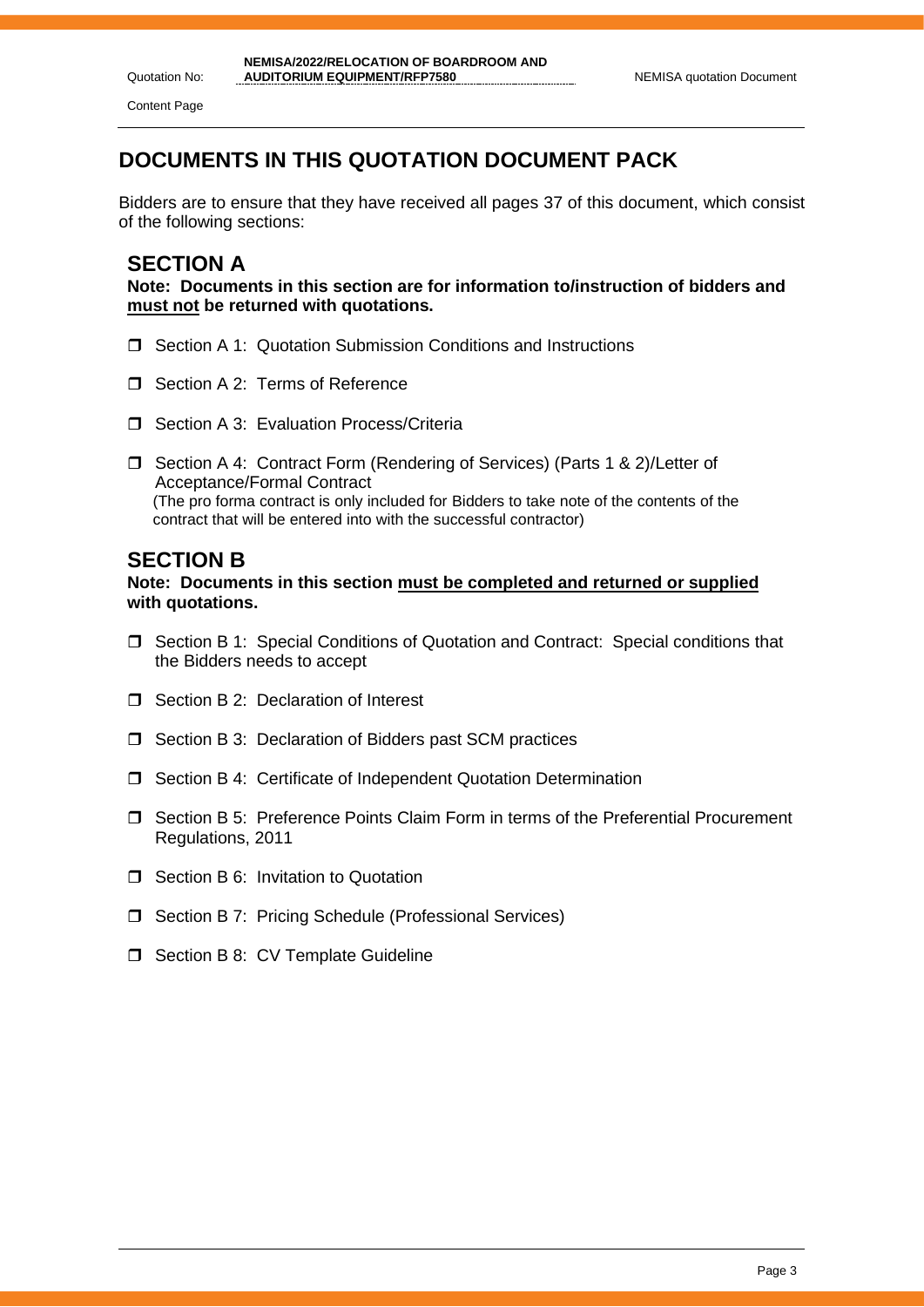Section A



# (This section must not be returned as part of the quotation document)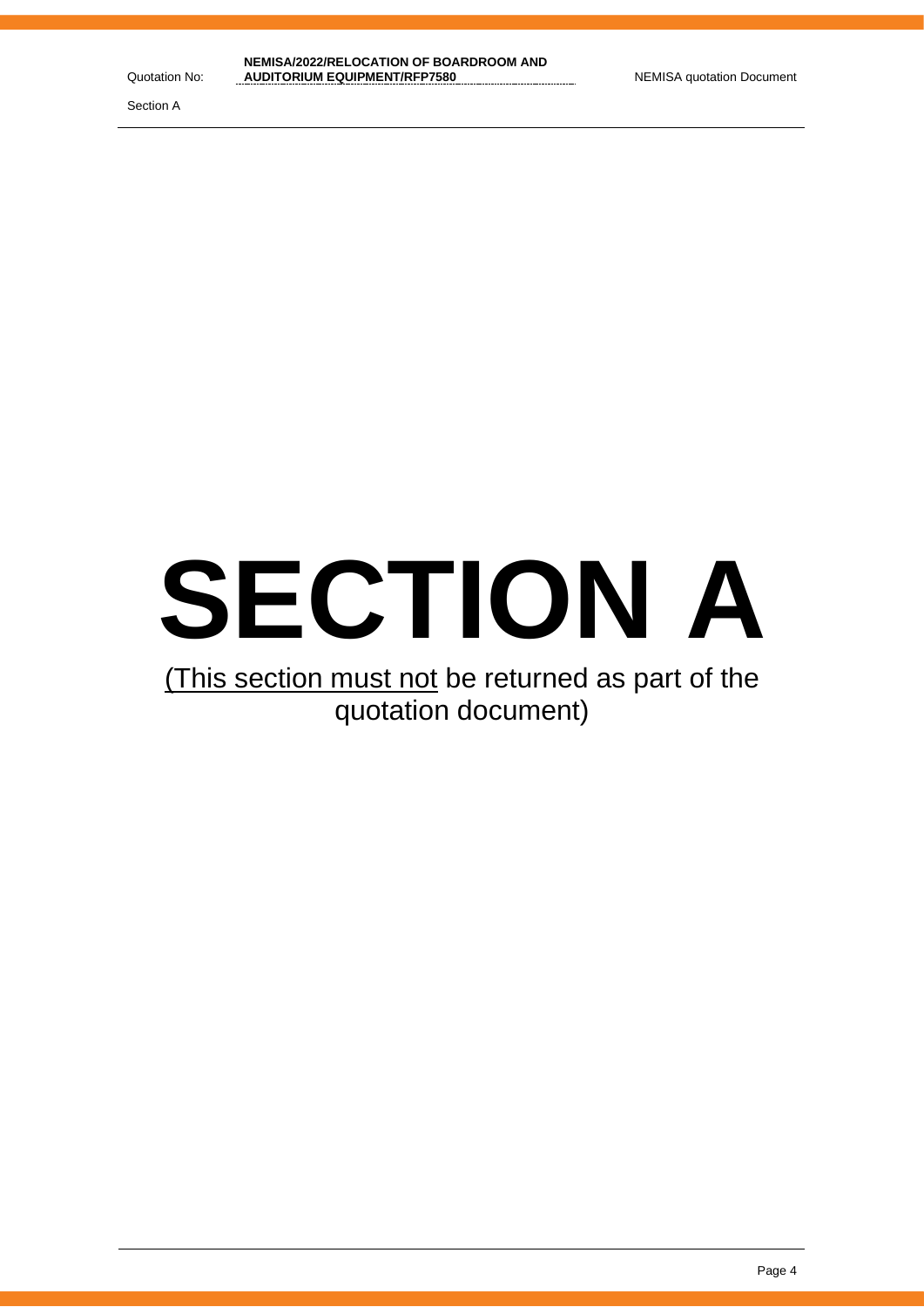Section A 1: Quotation Submission Conditions and Instructions

# **QUOTATION SUBMISSION CONDITIONS AND INSTRUCTIONS**

### **CONDITIONS AND INSTRUCTIONS THAT BIDDERS NEED TO TAKE NOTE OF**

### **1 FRAUD AND CORRUPTION**

1.1 All providers are to take note of the implications of contravening the Prevention and Combating of Corrupt Activities Act, Act No 12 of 2004 and any other Act applicable.

### 2 **BRIEFING SESSION**

Briefing session will be held at 21 Girton Road on Friday 20<sup>th</sup> May 2022 at 10:30am

### **3 CLARIFICATIONS/ QUERIES**

3.1 Any clarification required by a bidder regarding the meaning or interpretation of the Terms of Reference, or any other aspect concerning the quotation, is to be requested in writing (letter, facsimile or e-mail) from SCM Manager by not later than Friday, 20 May 2022. A reply will be forwarded within three (3) working days. Telephonic requests for clarification will not be accepted. If appropriate, the clarifying information will be made available to all Bidders by e-mail only. The quotation number should be mentioned in all correspondence.

> Contact details for SCM Manager: Facsimile: 011 484 0615 Telephone: 011 484 0583 E-Mail: [Hensonm@nemisa.co.za](mailto:Hensonm@nemisa.co.za)

### **4 SUBMITTING QUOTATIONS**

**EMAILED TO: scm@nemisa.co.za**

- $\Box$  All quotations must be submitted on the official forms (not to be re-typed).
- Quotation number (NEMISA/2022/RELOCATION OF BOARDROOM AND AUDITORIUM EQUIPMENT/RFP7580)
- Closing date and time (Wednesday ,25 May 2022 @ 11:00)
- $\Box$  The name and address of the Bidders.
- 4.1 Documents submitted on time by bidders shall not be returned.

### **5 LATE QUOTATIONS**

5.1 Quotations received late shall not be considered. A quotation will be considered late if it arrived even one second after 11:00 or any time thereafter. The tender (quotation) box shall be closed at exactly 11:00 and quotations arriving late will not be considered under any circumstances. Bidders are therefore strongly advised to ensure that quotations be despatched allowing enough time for any unforeseen events that may delay the delivery of the quotation.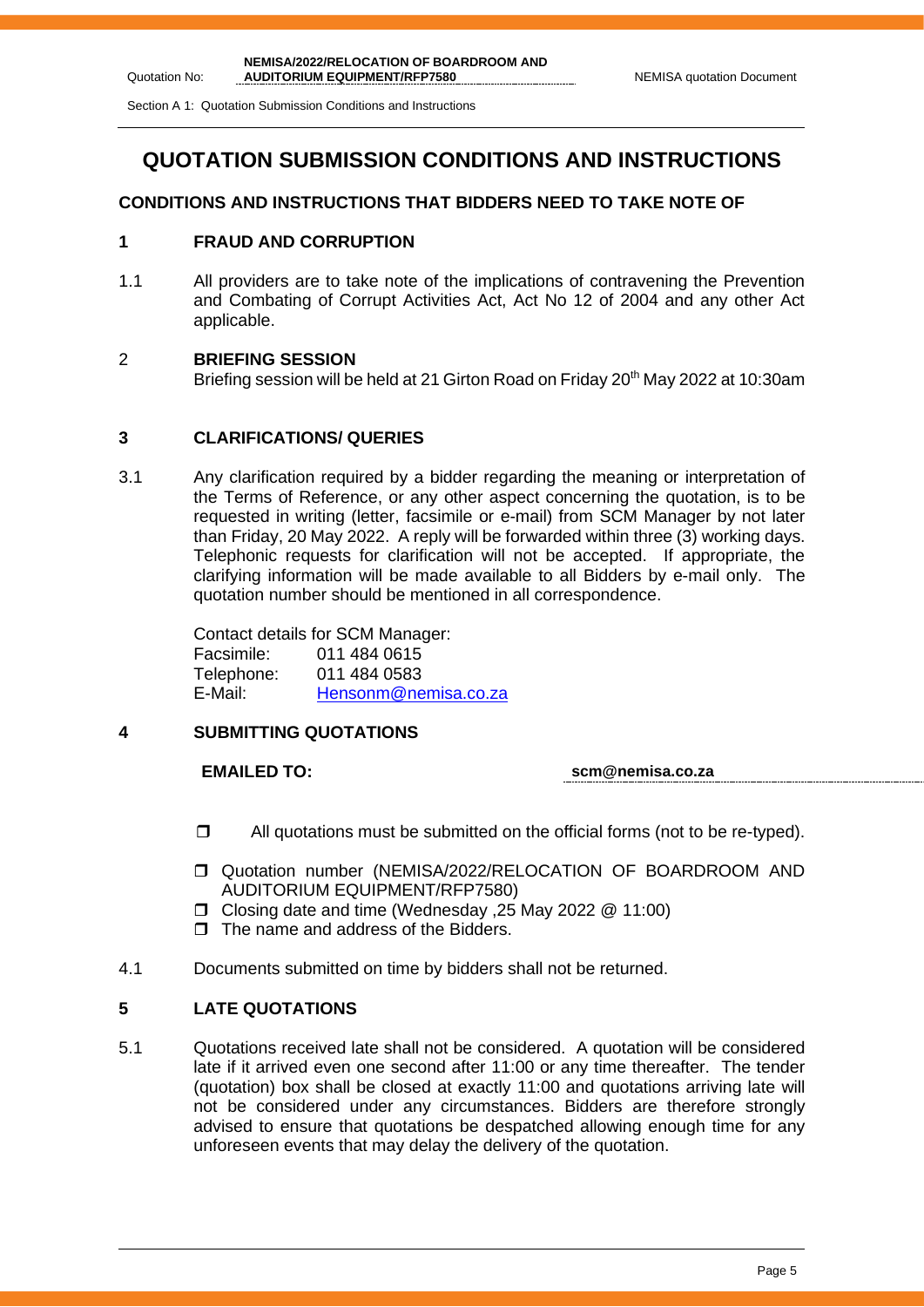Section A 1: Quotation Submission Conditions and Instructions

5.2 The official Telkom time, which can be observed by dialling 1026 from any phone, will be used to verify the exact closing time.

### **6 PAYMENTS**

Quotation No:

- 6.1 NEMISA will pay the Contractor the fees set out in the final contract according to the table of deliverables. No additional amounts will be payable by the NEMISA to the Contractor.
- 6.1.1 The Contractor shall from time to time during the duration of the contract, invoice NEMISA for the services rendered.
- 6.1.2 The invoice must be accompanied by supporting source document(s) containing detailed information, as NEMISA may reasonably require, for the purposes of establishing the specific nature, extent and quality of the services which were undertaken by the Contractor.
- 6.1.3 No payment will be made to the Contractor unless an original tax invoice complying with section 20 of the VAT Act No 89 of 1991, as amended, has been submitted to NEMISA.
- 6.1.4 Payment shall be made by bank transfer into the Contractor's back account normally 30 days after receipt of an acceptable, original, valid tax invoice. Money will only be transferred into a South African bank account. (Banking details must be submitted as soon as the quotation is awarded).
- 6.2 The Contractor shall be responsible for accounting to the appropriate authorities for its income tax, VAT or other moneys required to be paid in terms of the applicable law.

### **7 GENERAL CONDITIONS OF CONTRACT**

7.1 The General Conditions of Contract must be accepted. The GCC can be downloaded from the Treasury Website. Please refer to the link below:

> [http://www.treasury.gov.za/divisions/ocpo/sc/GeneralConditions/General%20Conditions%20of%20](http://www.treasury.gov.za/divisions/ocpo/sc/GeneralConditions/General%20Conditions%20of%20Contract.pdf) [Contract.pdf](http://www.treasury.gov.za/divisions/ocpo/sc/GeneralConditions/General%20Conditions%20of%20Contract.pdf)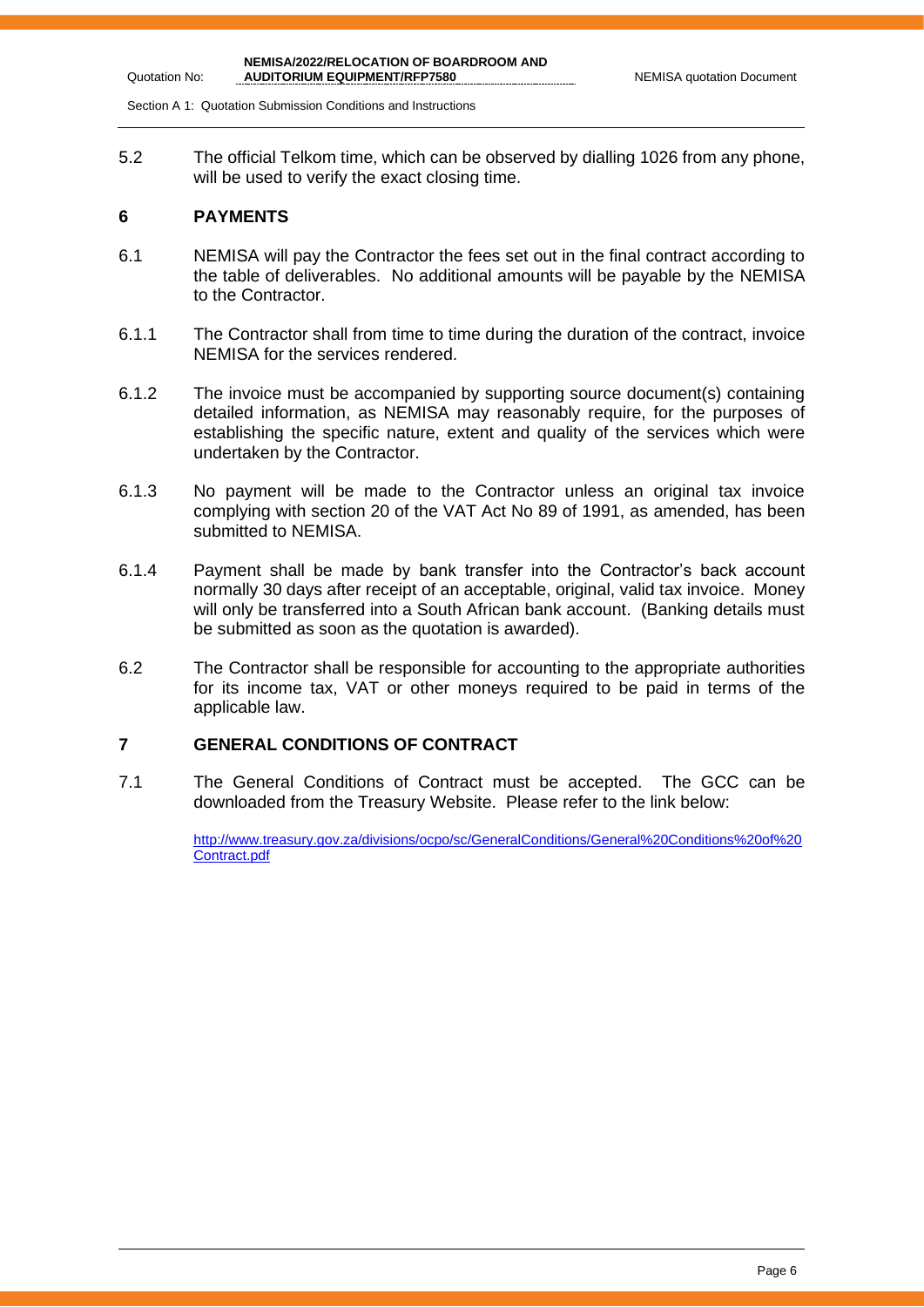Quotation No:

# **TERMS OF REFERENCE (TOR)**

# **TERMS OF REFERENCE FOR THE DECOMMISSIONING AND RELOCATION OF AUDIO-VISUAL AND VIDEOCONFERENCING EQUIPMENT TO NEW PREMISES**

### **1. BACKGROUND**

The National Electronic Media Institute of South Africa was established as a non-profit institute for education in terms of the Companies Act (1973) and is listed as a schedule 3A public entity in terms of the Public Finance Management Act (1999).

NEMISA derives its mandate from the Department of Communications and Digital Technologies (DCDT), which was formed after the merger of the Department of Telecommunications and Postal Services (DTPS) and the Department of Communications.

### **2. PURPOSE**

NEMISA is relocating to new premises as of the  $31<sup>st</sup>$  of May 2022. This RFQ aims to appoint an experienced and reputable service provider to uninstall the audio-visual equipment from the current building and install and configure it in the new building in Auckland Park.

### **3. SCOPE OF WORK**

The successful bidder will be expected to remove the equipment listed below from the NEMISA building in Parktown and install it in the new building in Auckland Park.

### **3.1. MAIN BOARDROOM**

### **Display:**

- Barco ClickShare CS100 wireless presentation device with 1 x USB button
- Grandview 120" motorized projection screen
- Powerlite screen box for M120 CNV HD
- Powerlite heavy-duty universal projector bracket with 600 mm pole
- Vivitek Full HD 4500 Lumen DLP Projector

### **Audio:**

- Alfatron 6" ceiling speakers with rimless grill **x 4**
- **Samson Stereo Power Amplifier**
- Neets Pre-Amplifier with LAN control

### **Video Conferencing:**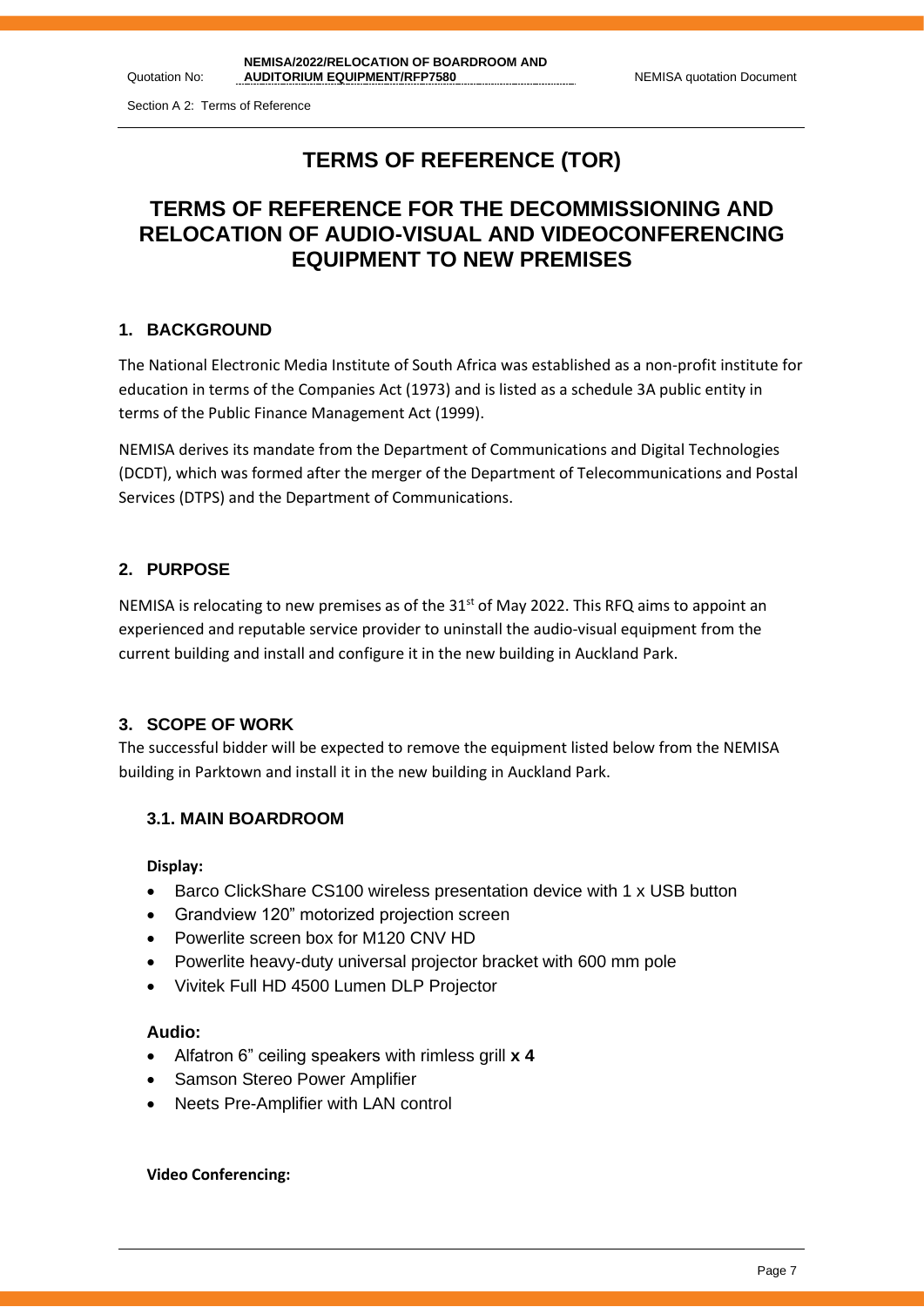• Yealink MVC500 Wireless – Full HD Video Conferencing Solution with Yealink UVC 50 x PTZ Camera, Mtouch, 2 x wireless Mics, Mshare, Soundbar.

### **Control:**

Quotation No:

- Neets uniform 8-button keyboard controller with E-link label and LAN support
- Trendnet 8-port POE 1Gb network switch

### **3.2. SMALL BOARDROOM**

### **Display:**

- Barco ClickShare CS100 wireless presentation device with 1 x USB button
- Wallmount Bracket for 55" wall display
- CleverTouch Pro Series High Precision 55"

### **Control:**

- Neets uniform 8 button keyboard controller with E-link label and LAN support
- Trendnet 8-port POE 1Gb network switch

### **3.3. AUDITORIUM**

### **Display:**

- Barco ClickShare CS100 wireless presentation device with 1 x USB button
- Grandview 120" motorized projection screen
- Powerlite screen box for M120 CNV HD
- Powerlite heavy-duty universal projector bracket with 600 mm pole
- Vivitek Full HD 4500 Lumen DLP Projector

### **Audio:**

- Alfatron 6" ceiling speakers with rimless grill **x 6**
- Samson Stereo Power Amplifier
- Neets Pre-Amplifier with LAN control
- Clock Audio Wireless Lapel Microphone System

### **Control:**

- Neets uniform 8 button keyboard controller with E-link label and LAN support
- Trendnet 8-port POE 1Gb network switch

### **3.4. SERVICES**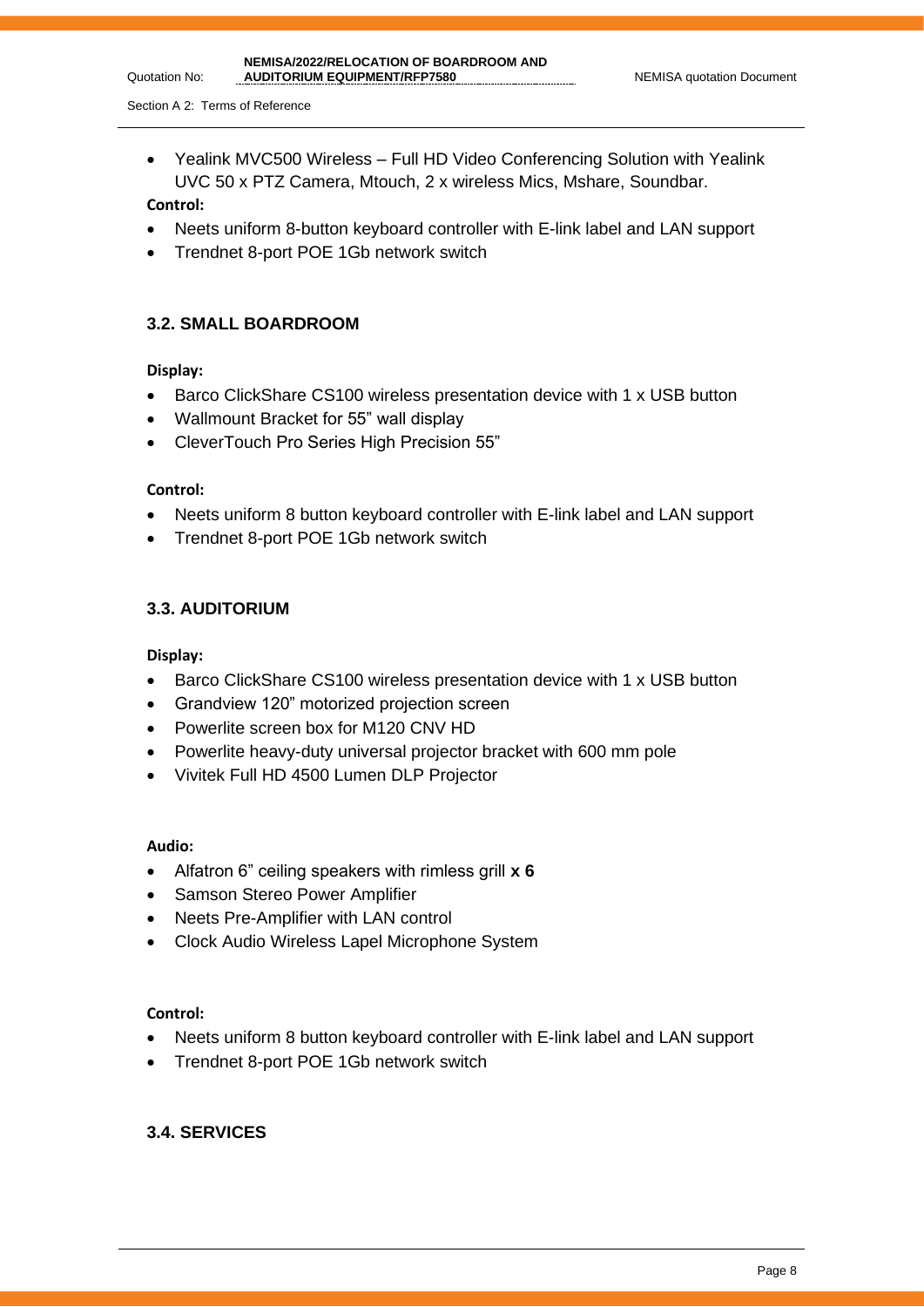Quotation No:

The prospective service provider will be required to decommission the equipment listed above and reinstall it at the new NEMISA offices. The bidder will also be expected to configure and test all the equipment and provide up to 10 hours of support after the project completion. The quantities for all equipment equals one (1) unless stated otherwise. The total number of rooms equals three (3). Any additional materials required must be included in the quote.

The successful bidder must be ready to start the work immediately after being appointed and be prepared to work on weekends.

**The prospective bidder will be responsible for repairs or any damage that may occur to the building**.

### **4. EVALUATION CRITERIA**

|        | <b>FUNCTIONAL CRITERIA</b>                                                                                                                                                                                                                                                                                                                                                      | <b>MAXIMUM TO BE</b><br>AWARDED |
|--------|---------------------------------------------------------------------------------------------------------------------------------------------------------------------------------------------------------------------------------------------------------------------------------------------------------------------------------------------------------------------------------|---------------------------------|
| $\Box$ | The project leader and the team must be in possession of relevant<br>trade certificates necessary for the project. The following minimum<br>certificates are required:<br>Yealink technical expert<br>$\circ$<br>Neets basic and advanced programming<br>$\circ$<br><b>Basic Audio Concepts</b><br>$\circ$<br>Minimum requirements met - 35<br>Minimum requirements NOT met - 0 | 35                              |
| $\Box$ | Project Plan<br>The bidder must send a detailed project plan for all the work to be<br>carried out:<br>Detailed project plan included - 20<br>$\circ$<br>No project plan $-0$<br>$\circ$                                                                                                                                                                                        | 20                              |
| $\Box$ | Experience of the bidder in undertaking similar projects. The bidder<br>must also demonstrate experience installing and configuring Barco<br>Clickshare, Neets, and Yealink products. Supporting documents must<br>be included.<br>8 Years or more - 25 points<br>$\circ$<br>5 years but less than 8 years - 10 points<br>$\circ$<br>Less than 5 years $-$ 0 points<br>$\circ$  | 25                              |
| ⊓      | Contactable references                                                                                                                                                                                                                                                                                                                                                          | 20                              |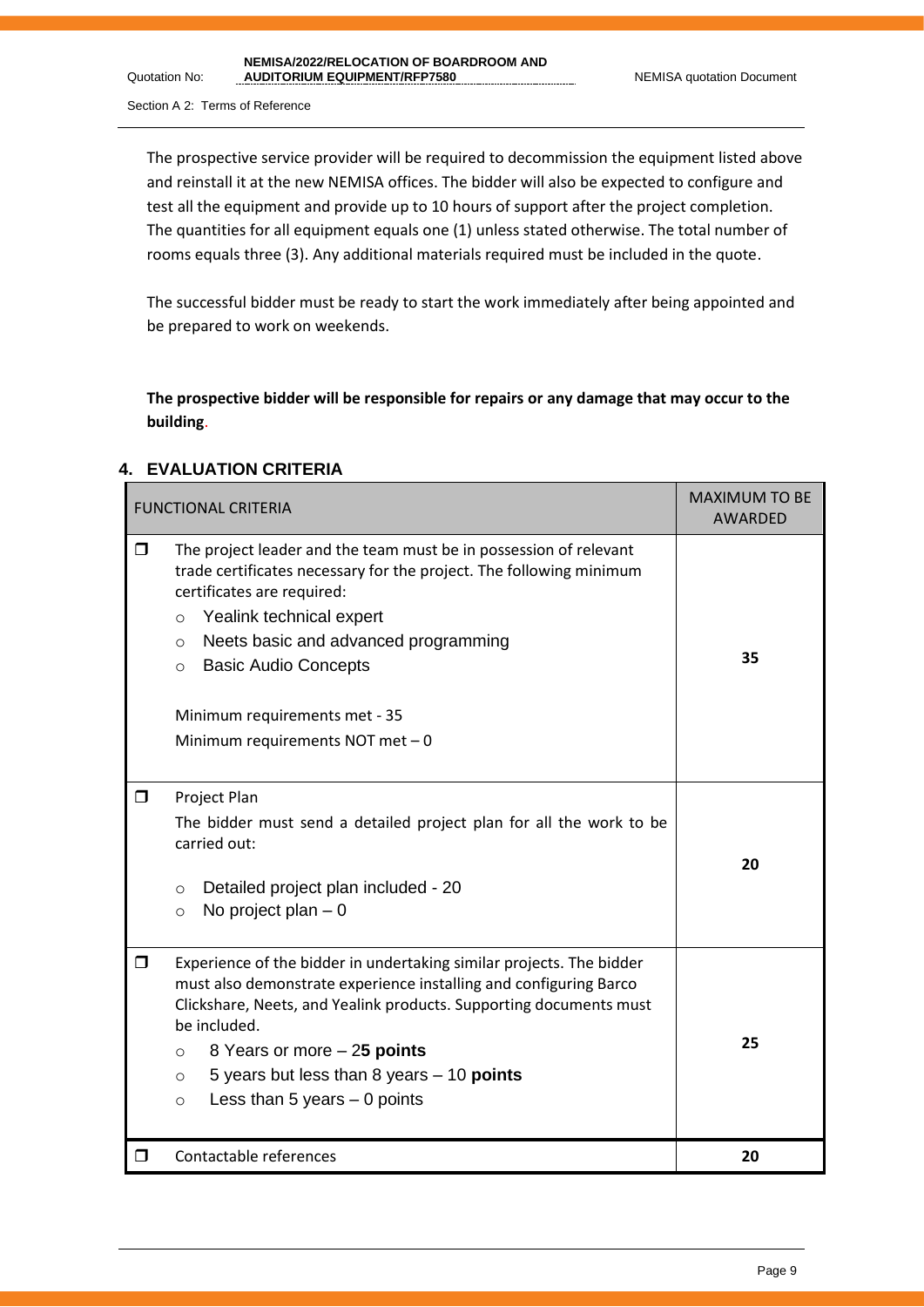| NEMISA/2022/RELOCATION OF BOARDROOM AND |
|-----------------------------------------|
| <b>AUDITORIUM EQUIPMENT/RFP7580</b>     |

Quotation No:

| $\circ$                                | The bidder must submit letters where they provided similar<br>services to three (3) different customers (private sector or<br>government entity in South Africa) in the last 5 years. |     |
|----------------------------------------|---------------------------------------------------------------------------------------------------------------------------------------------------------------------------------------|-----|
| $\Omega$<br>$\circ$                    | Three or more contactable reference letters will score a maximum<br>of 20 points.<br>Less than three references will score 0 points.                                                  |     |
|                                        | Reference letters older than five (5) years will not be considered.                                                                                                                   |     |
| <b>Maximum total for functionality</b> |                                                                                                                                                                                       | 100 |
| <b>Minimum threshold</b>               |                                                                                                                                                                                       | 80  |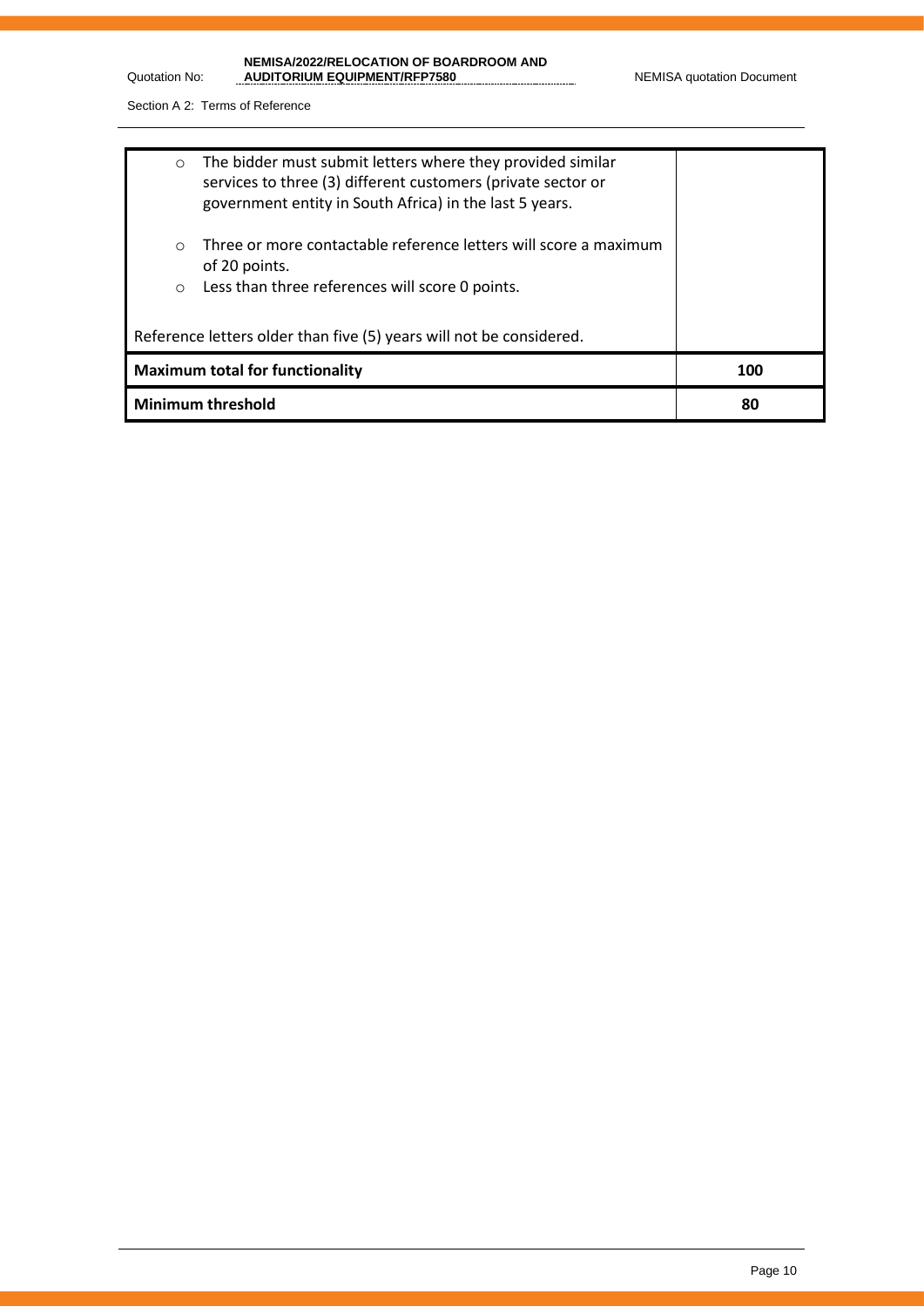Section A 3: Evaluation Process/ Criteria

Quotation No:

**ALL BIDDERS MUST TAKE NOTE OF THE EVALUATION PROCESS THAT WILL BE FOLLOWED**

# **1 EVALUATION PROCESS**

### **1.1 COMPLIANCE WITH MINIMUM REQUIREMENTS**

1.1.1 All quotations duly lodged as specified in the Request for Quotation will be examined to determine compliance with quotation requirements and conditions. Quotations with obvious deviations from the requirements/conditions will be eliminated from further consideration.

> Failure to comply with or submit any one of the following items, will render a quotation non-responsive and will not be evaluated further.

| <b>Reference</b> |                                                         |            | Compliant? |  |
|------------------|---------------------------------------------------------|------------|------------|--|
|                  | <b>Description</b>                                      | <b>YES</b> | <b>NO</b>  |  |
| Part 1           | Signed Special Conditions of Quotation and Contract     |            |            |  |
| Part 2           | <b>Tax Compliance Requirements</b>                      |            |            |  |
| Part 3           | Completed and signed Declaration of Interest            |            |            |  |
| Part 4           | Completed and signed Declaration of Bidders past Supply |            |            |  |
|                  | Chain Management practices                              |            |            |  |
| Part 5           | Completed and signed Certificate of Independent         |            |            |  |
|                  | <b>Quotation Determination</b>                          |            |            |  |
| Part 7           | Completed and signed Invitation to Quotation            |            |            |  |
| Part 8           | Completed Pricing Schedule in the prescribed format     |            |            |  |
| Part 12          | Proof of registration on the CSD                        |            |            |  |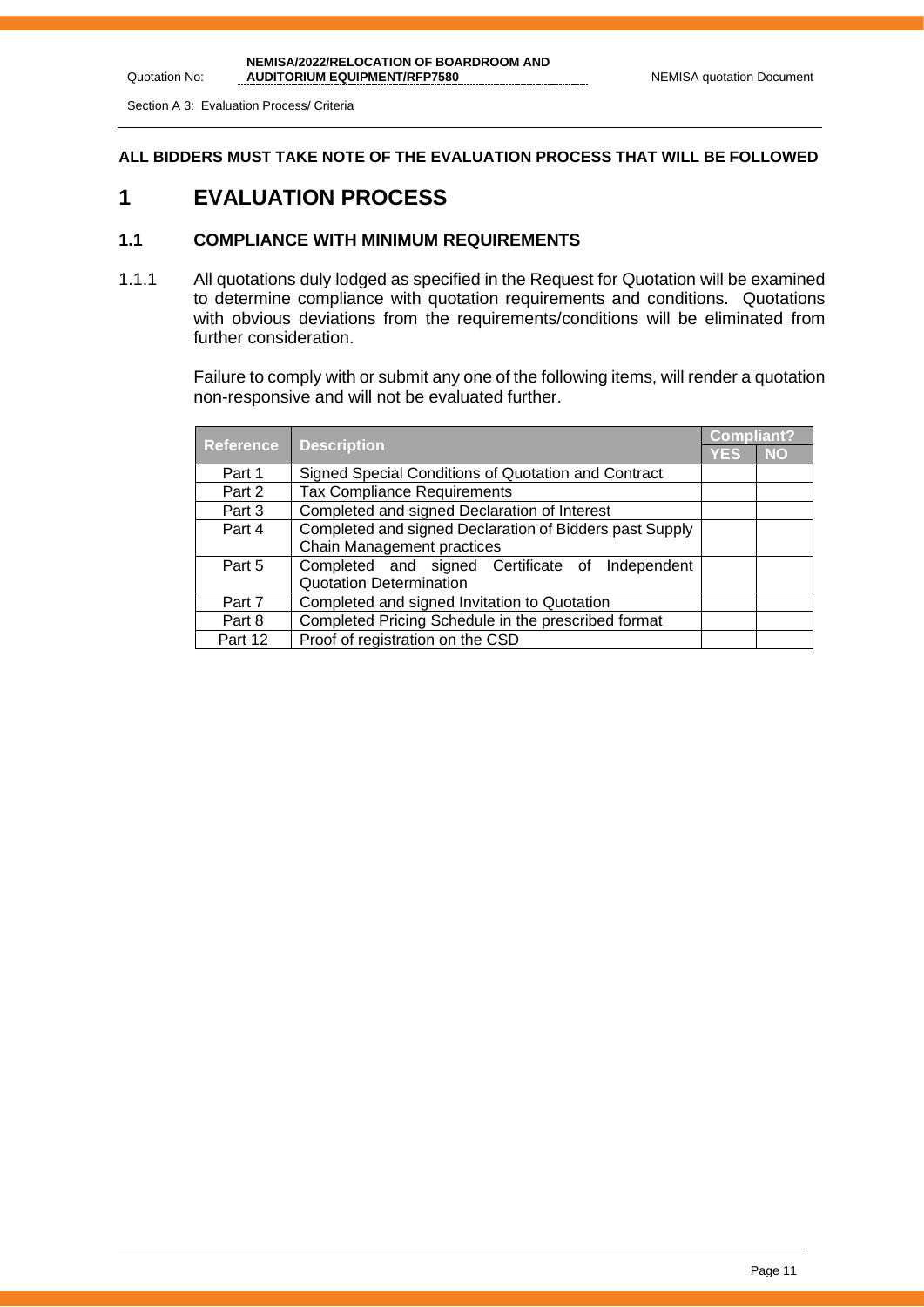- 1.1.2 The score for functionality shall be calculated as follows:
	- Each panel member shall award values for each individual criterion on a score sheet. The value scored for each criterion shall be multiplied with the specified weighting for the relevant criterion to obtain the marks scored for the various criteria. These marks should be added to obtain the total score for functionality.
	- $\Box$  The score of each panel member shall be added together and divided by the number of panel members to establish the average score obtained by each individual bidders for functionality.

### **1.2 DETERMINATION OF SCORE FOR PRESENTATIONS**

1.2.1 NEMISA will not call for presentations.

### **1.3 ELIMINATION OF PROPOSALS ON GROUNDS OF FUNCTIONALITY**

1.3.1 Quotations that score less than 80**%** of the marks available for functionality will be eliminated from further consideration. Marks will therefore not be awarded for their cost proposals or for preference.

### **1.4 PRICE**

- 1.4.1 All remaining quotations will be evaluated as follows:
- 1.4.2 The 80/20 preference point system will be applied.
- 1.4.3 If appropriate, implied contract price adjustments will be made to the cost proposals of all remaining quotations.
- 1.4.4 The Evaluation Committee may recommend that the contract be awarded to the bidders obtaining the highest aggregate mark as determined by a lower scoring quotation on justifiable grounds.

### **1.5 ADJUDICATION OF QUOTATION**

1.5.1 The relevant award structure will consider the recommendations and make the final award. The successful bidders will usually be the service provider scoring the highest number of points or it may be a lower scoring quotation on justifiable grounds or no award at all.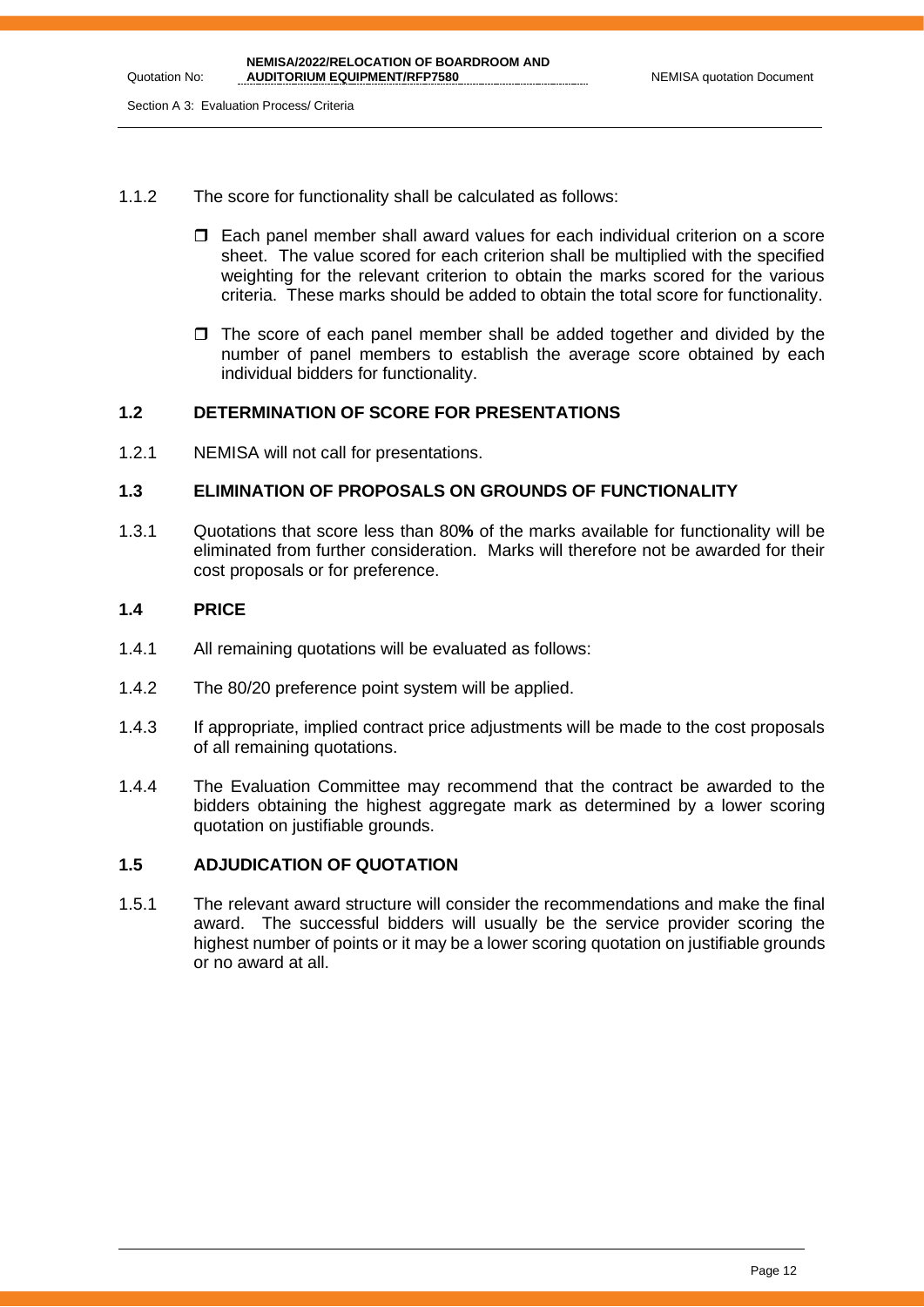Quotation No:

# **CONTRACT FORM: RENDERING OF SERVICES**

THIS FORM MUST BE FILLED IN DUPLICATE BY BOTH THE SERVICE PROVIDER (PART 1) AND THE PURCHASER (PART 2). BOTH FORMS MUST BE SIGNED IN THE ORIGINAL SO THAT THE SERVICE PROVIDER AND THE PURCHASER WOULD BE IN POSSESSION OF ORIGINALLY SIGNED CONTRACTS FOR THEIR RESPECTIVE RECORDS.

### **PART 1 (TO BE FILLED IN BY THE SERVICE PROVIDER)**

- 1. I/we hereby undertake to render services described in the attached quotation documents to NEMISA in accordance with the requirements and task directives/proposals specifications stipulated in Quotation Number NEMISA/2022/RELOCATION OF BOARDROOM AND AUDITORIUM EQUIPMENT/RFP7580 at the price/s quoted. My/our offer/s remain binding upon me/us and open for acceptance by the Purchaser during the validity period indicated and calculated from the closing date of the quotation.
- 2. The following documents shall be deemed to form and be read and construed as part of this agreement:
- 2.1 Quotation documents, viz
	- $\Box$  Invitation to quotation
	- $\Box$  Tax clearance certificate
	- $\Box$  Pricing schedule(s)
	- $\Box$  Filled in terms of reference/task directive/proposal
	- Preference claims for Broad Based Black Economic Empowerment Status Level of Contribution in terms of the Preferential Procurement Regulations 2017;
	- D Declaration of interest
	- D Declaration of bidders past SCM practices
	- Special Conditions of Contract
- 2.2 General Conditions of Contract
- 2.3 Other (specify)
- 3. I/we confirm that I/we have satisfied myself as to the correctness and validity of my/our quotation; that the price(s) and rate(s) quoted cover all the services specified in the quotation documents; that the price(s) and rate(s) cover all my obligations and I accept that any mistakes regarding price(s) and rate(s) and calculations will be at my own risk.
- 4. I/we accept full responsibility for the proper execution and fulfilment of all obligations and conditions devolving on me/us under this agreement as the principal liable for the due fulfilment of this contract.
- 5. I/we declare that I/we have no participation in any collusive practices with any bidders or any other person regarding this or any other quotation.
- 6. I confirm that I am duly authorised to sign this contract.

| NAME (PRINT)        | <b>WITNESSES</b> |
|---------------------|------------------|
| <b>CAPACITY</b>     |                  |
| <b>SIGNATURE</b>    | ◠                |
| <b>NAME OF FIRM</b> | DATE:            |
| <b>DATE</b>         |                  |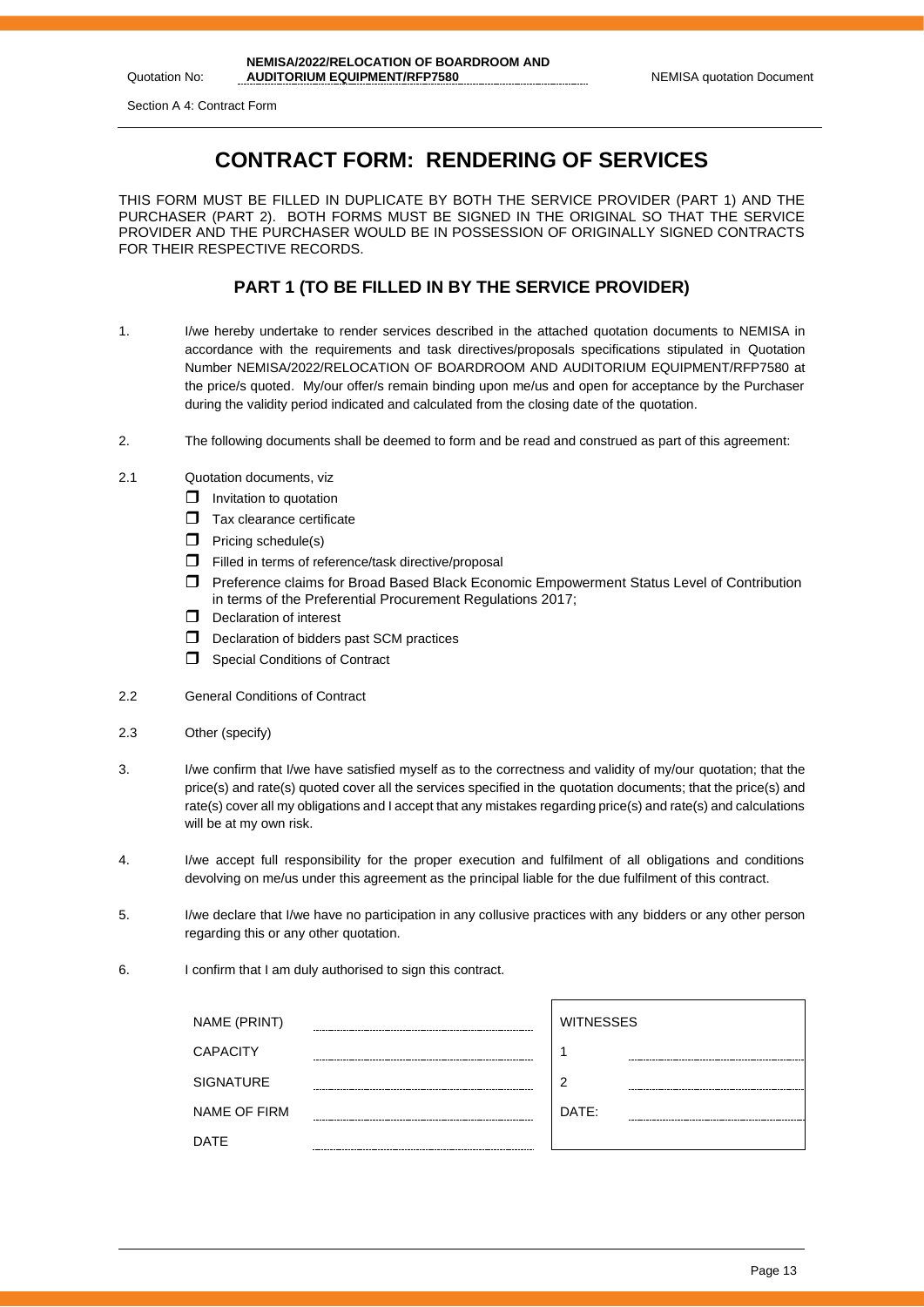Section A 4: Contract Form

Quotation No:

# **CONTRACT FORM: RENDERING OF SERVICES**

### **PART 2 (TO BE FILLED IN BY THE PURCHASER)**

- 1. I ……………………………………………………..……………… in my capacity as …………………………………………….. accept your quotation under reference number ……………………………………………. dated ……………………………………. for the rendering of services indicated hereunder and/or further specified in the annexures.
- 1. An official order indicating service delivery instructions is forthcoming.
- 2. I undertake to make payment for the services rendered in accordance with the terms and conditions of the contract within 30 (thirty) days after receipt of an invoice.

| <b>DESCRIPTION OF SERVICE</b> | PRICE (VAT INCL) | <b>COMPLETION</b><br><b>DATE</b> | <b>B-BBEE STATUS</b><br><b>LEVEL OF</b><br><b>CONTRIBUTION</b> |
|-------------------------------|------------------|----------------------------------|----------------------------------------------------------------|
|                               |                  |                                  |                                                                |
|                               |                  |                                  |                                                                |

3. I confirm that I am duly authorised to sign this contract.

| SIGNED AT             | ON |                  |  |
|-----------------------|----|------------------|--|
|                       |    |                  |  |
| NAME (PRINT)          |    |                  |  |
|                       |    |                  |  |
| <b>SIGNATURE</b>      |    |                  |  |
|                       |    |                  |  |
| <b>OFFICIAL STAMP</b> |    | <b>WITNESSES</b> |  |
|                       |    |                  |  |
|                       |    |                  |  |
|                       |    | $\overline{2}$   |  |
|                       |    | DATE:            |  |
|                       |    |                  |  |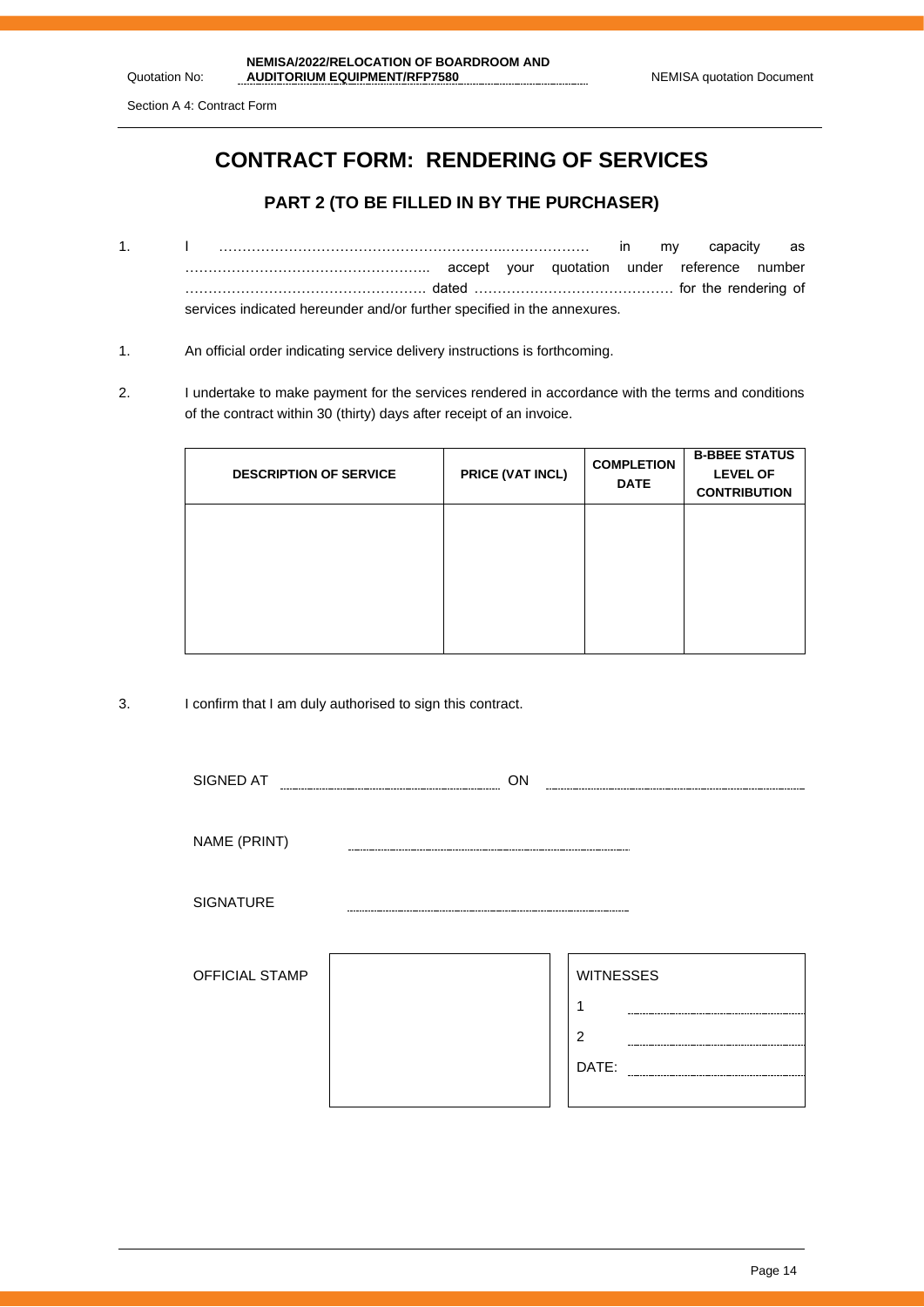Section B

# **SECTION B**

# **This section must be completed and returned or supplied with quotations as prescribed.**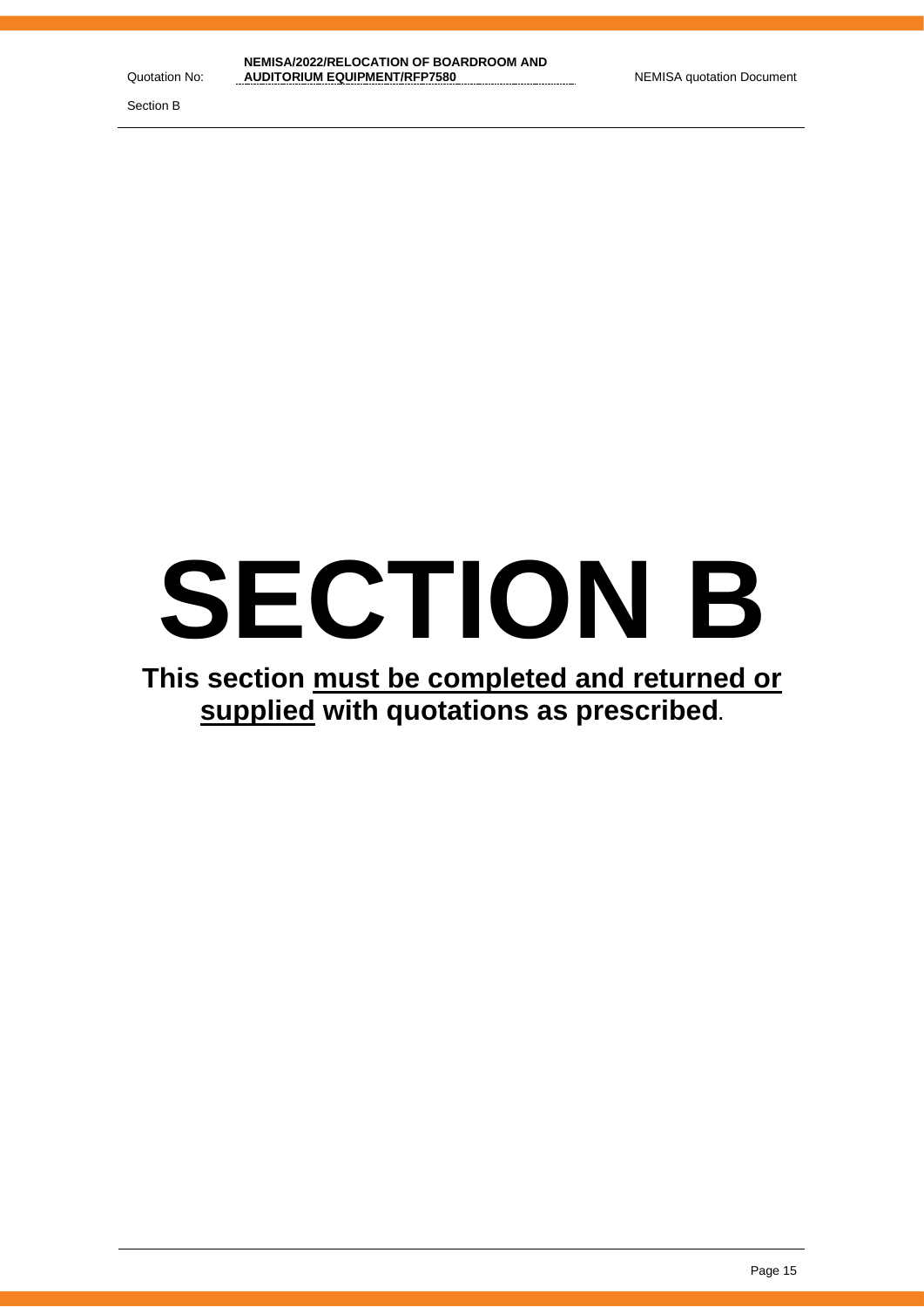Section B 1: Special Conditions of Quotation and Contract

# **SPECIAL CONDITIONS OF QUOTATION AND CONTRACT Return as Part 1**

|                         | <b>SPECIAL CONDITIONS</b>                                                                                                                                                                                                                                                 |
|-------------------------|---------------------------------------------------------------------------------------------------------------------------------------------------------------------------------------------------------------------------------------------------------------------------|
|                         |                                                                                                                                                                                                                                                                           |
| $\mathbf 1$             | <b>GENERAL</b>                                                                                                                                                                                                                                                            |
| 1.1                     | The Bidders must clearly state if a deviation from these special conditions are offered and<br>the reason therefor. If an explanatory note is provided, the paragraph reference must be<br>indicated in a supporting appendix to the application submission.              |
| 1.2                     | Should Bidders fail to indicate agreement/compliance or otherwise, the NEMISA will<br>assume that the Bidders is in compliance or agreement with the statement(s) as specified<br>in this quotation.                                                                      |
| 1.3                     | Quotations not completed in this manner may be considered incomplete and rejected.                                                                                                                                                                                        |
| 1.4                     | NEMISA shall not be liable for any expense incurred by the Bidders in the preparation<br>and submission of a quotation.                                                                                                                                                   |
| $\mathbf{2}$            | <b>CANCELLATION OF PROCUREMENT PROCESS</b>                                                                                                                                                                                                                                |
|                         |                                                                                                                                                                                                                                                                           |
| 2.1                     | This procurement process can be postponed or cancelled at any stage at the sole<br>discretion of NEMISA provided that such cancellation or postponement takes place prior<br>to entering into a contract with a specific service provider to which the quotation relates. |
|                         |                                                                                                                                                                                                                                                                           |
| 3                       | QUOTATION SUBMISSION CONDITIONS, INSTRUCTION AND EVALUATION<br><b>PROCESS/CRITERIA</b>                                                                                                                                                                                    |
|                         |                                                                                                                                                                                                                                                                           |
| 3.1                     | The Quotation submission conditions and instructions as well as the evaluation<br>process/criteria have been noted.                                                                                                                                                       |
| $\overline{\mathbf{4}}$ | <b>NEGOTIATION AND CONTRACTING</b>                                                                                                                                                                                                                                        |
|                         |                                                                                                                                                                                                                                                                           |
| 4.1                     | NEMISA have the right to enter into negotiation with one or more Bidders regarding any<br>terms and conditions, including price(s), of a proposed contract.                                                                                                               |
| 4.2                     | Under no circumstances will negotiation with any Bidders, including preferred Bidders,<br>constitute an award <sup>1</sup> or promise/ undertaking to award the contract.                                                                                                 |
| 4.3                     | NEMISA shall not be obliged to accept the lowest or any quotation, offer or proposal.                                                                                                                                                                                     |
| 4.4                     | A contract will only be deemed to be concluded when reduced to writing in a formal contract<br>and Service Level Agreement (if applicable) signed by the designated responsible person<br>of both parties. The designated responsible person of NEMISA is the CEO.        |
| 4.5                     | NEMISA also reserves the right to enter into one contract with a Bidders for all required<br>functions or into more than one contract with different Bidders for different functions.                                                                                     |

<sup>&</sup>lt;sup>1</sup> See GLOSSARY.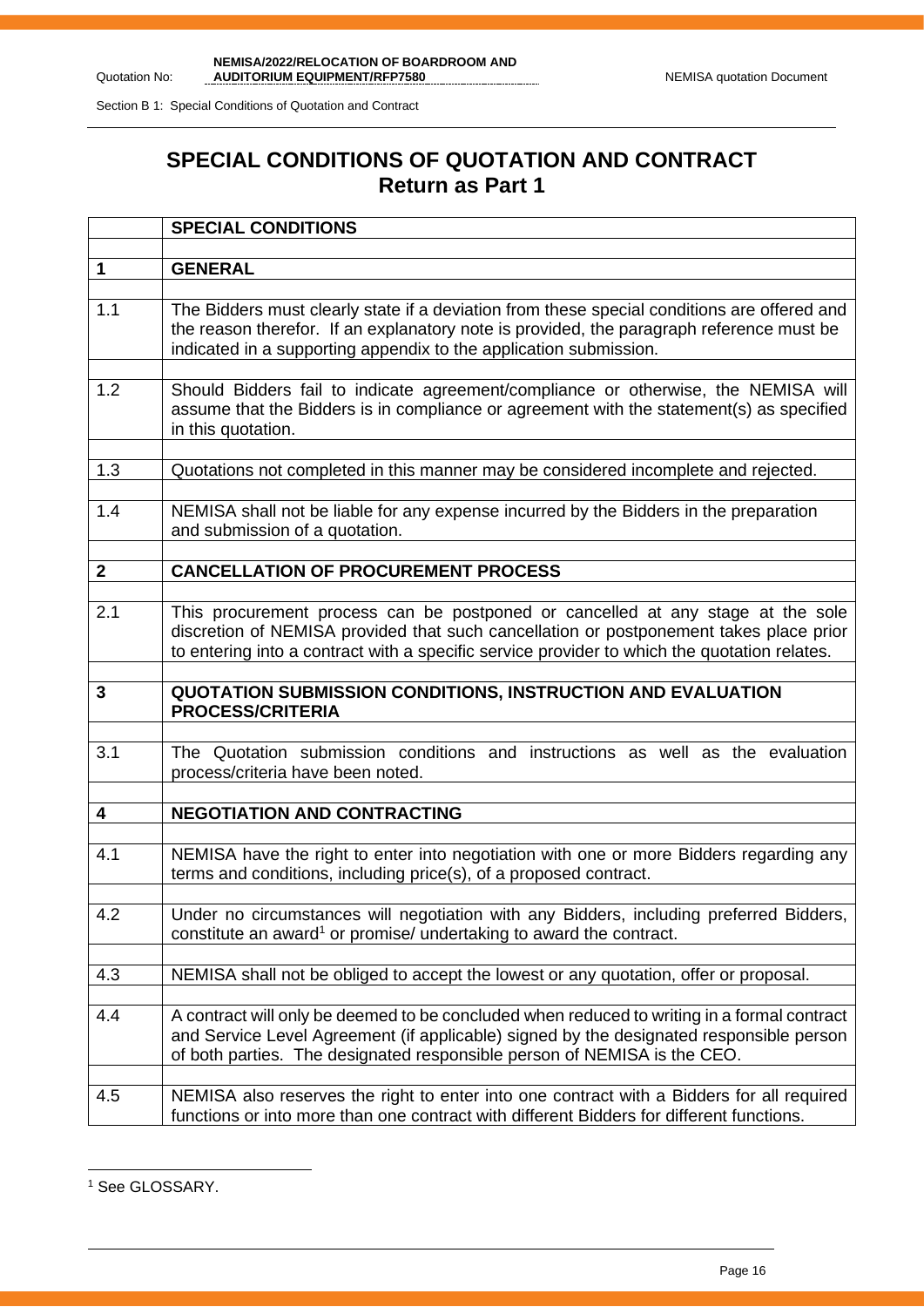| $5\phantom{1}$ | <b>ACCESS TO INFORMATION</b>                                                                                                                                                                                                                                                                                                                                                                         |
|----------------|------------------------------------------------------------------------------------------------------------------------------------------------------------------------------------------------------------------------------------------------------------------------------------------------------------------------------------------------------------------------------------------------------|
| 5.1            | All bidders will be informed of the status of their quotation once the procurement process<br>has been completed.                                                                                                                                                                                                                                                                                    |
| 5.2            | Requests for information regarding the quotation process will be dealt with in line with the<br>NEMISA SCM Policy and relevant legislation.                                                                                                                                                                                                                                                          |
| 6              | <b>REASONS FOR REJECTION</b>                                                                                                                                                                                                                                                                                                                                                                         |
| 6.1            | NEMISA shall reject a proposal for the award of a contract if the recommended Bidders<br>has committed a proven corrupt or fraudulent act in competing for the particular contract.                                                                                                                                                                                                                  |
| 6.2            | The NEMISA may disregard the quotation of any bidders if that bidders, or any of its<br>directors:<br>□ Have abused the SCM system of the NEMISA.<br>$\Box$ Have committed proven fraud or any other improper conduct in relation to such<br>system.<br>$\Box$ Have failed to perform on any previous contract and the proof exists.<br>Such actions shall be communicated to the National Treasury. |
| $\overline{7}$ | <b>GENERAL CONDITIONS OF CONTRACT</b>                                                                                                                                                                                                                                                                                                                                                                |
|                |                                                                                                                                                                                                                                                                                                                                                                                                      |
| 7.1            | The General Conditions of Contract must be accepted.                                                                                                                                                                                                                                                                                                                                                 |
| 8              | <b>ADDITIONAL INFORMATION REQUIREMENTS</b>                                                                                                                                                                                                                                                                                                                                                           |
| 8.1            | During evaluation of the quotations, additional information may be requested in writing from<br>Bidders. Replies to such request must be submitted, within 5 (five) working days or as<br>otherwise indicated. Failure to comply, may lead to your quotation being disregarded.                                                                                                                      |
| 8.2            | No additional information will be accepted from any individual Bidders without such<br>information having been requested                                                                                                                                                                                                                                                                             |
| 9              | <b>CONFIDENTIALITY</b>                                                                                                                                                                                                                                                                                                                                                                               |
| 9.1            | The quotation and all information in connection therewith shall be held in strict confidence<br>by Bidders and usage of such information shall be limited to the preparation of the<br>quotation. Bidders shall undertake to limit the number of copies of this document.                                                                                                                            |
| 10             | INTELLECTUAL PROPERTY, INVENTIONS AND COPYRIGHT                                                                                                                                                                                                                                                                                                                                                      |
| 10.1           | Copyright of all documentation relating to this contract belongs to the client. The successful<br>Bidders may not disclose any information, documentation or products to other clients<br>without the written approval of the accounting authority or the delegate.                                                                                                                                  |
| 10.2           | This paragraph shall survive termination of this contract.                                                                                                                                                                                                                                                                                                                                           |
| 11             | <b>NON-COMPLIANCE WITH DELIVERY TERMS</b>                                                                                                                                                                                                                                                                                                                                                            |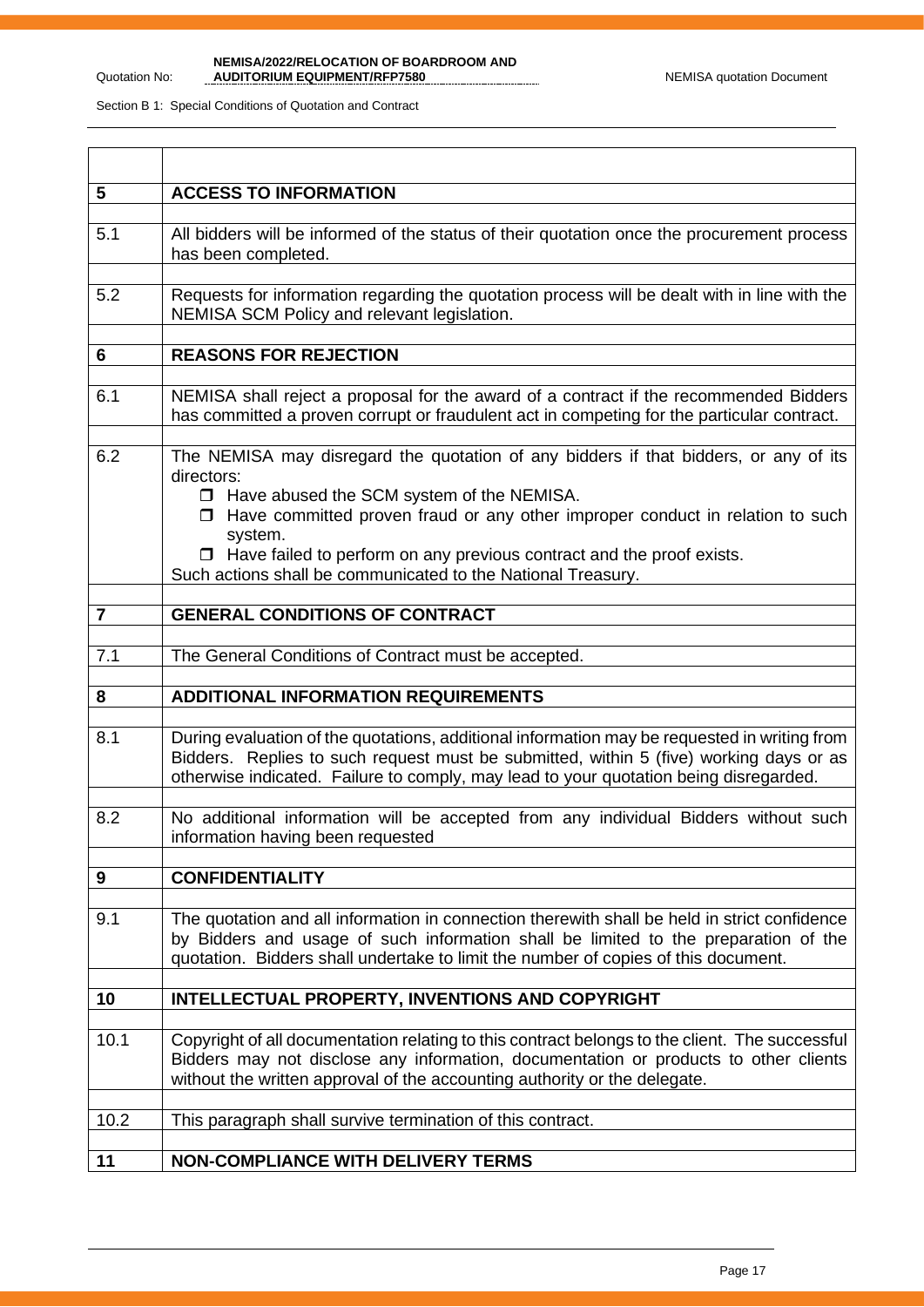Quotation No:

**NEMISA/2022/RELOCATION OF BOARDROOM AND** 

| 11.1 | As soon as it becomes known to the contractor that he/she will not be able to deliver the<br>services within the delivery period and/or against the quoted price and/or as specified,<br>NEMISA must be given immediate written notice to this effect. NEMISA reserves the right<br>to implement remedies as provided for in the GCC.                                                    |
|------|------------------------------------------------------------------------------------------------------------------------------------------------------------------------------------------------------------------------------------------------------------------------------------------------------------------------------------------------------------------------------------------|
| 12   | <b>WARRANTS</b>                                                                                                                                                                                                                                                                                                                                                                          |
| 12.1 | The Contractor warrants that it is able to conclude this Agreement to the satisfaction of<br>NEMISA.                                                                                                                                                                                                                                                                                     |
| 13   | PARTIES NOT AFFECTED BY WAIVER OR BREACHES                                                                                                                                                                                                                                                                                                                                               |
| 13.1 | The waiver (whether express or implied) by any Party of any breach of the terms or<br>conditions of this contract by the other Party shall not prejudice any remedy of the waiving<br>party in respect of any continuing or other breach of the terms and conditions hereof.                                                                                                             |
| 13.2 | No favour, delay, relaxation or indulgence on the part of any Party in exercising any power<br>or right conferred on such Party in terms of this contract shall operate as a waiver of such<br>power or right nor shall any single or partial exercise of any such power or right under this<br>agreement.                                                                               |
| 14   | <b>RETENTION</b>                                                                                                                                                                                                                                                                                                                                                                         |
| 14.1 | On termination of this agreement, the contractor shall, on demand hand over all<br>documentation provided as part of the project and all deliverables, etc., without the right of<br>retention, to NEMISA.                                                                                                                                                                               |
| 14.2 | No agreement to amend or vary a contract or order or the conditions, stipulations or<br>provisions thereof shall be valid and of any force and effect unless such agreement to<br>amend or vary is entered into in writing and signed by the contracting parties. Any waiver<br>of the requirement that the agreement to amend or vary shall be in writing, shall also be in<br>writing. |
| 15   | <b>CENTRAL SUPPLIER DATABASE</b>                                                                                                                                                                                                                                                                                                                                                         |
| 15.1 | It is a requirement that all suppliers/ services providers to NEMISA shall be registered on<br>the National Treasury Central Supplier Database (CSD).                                                                                                                                                                                                                                    |
| 15.2 | Bidders are therefore required to register as a supplier on the CSD before submitting a<br>quotation.<br>The CSD website can be accessed on the following link:<br>http://ocpo.treasury.gov.za/Pages/default.aspx                                                                                                                                                                        |
| 15.3 | Bidders are therefore required to submit proof of their registration on the CSD, or if not yet<br>registered, provide proof of their application to be registered, with their quotation.                                                                                                                                                                                                 |
| 15.4 | No quotation will be awarded and a contract concluded with a bidders who is not registered<br>on the CSD.                                                                                                                                                                                                                                                                                |
| 16   | <b>FORMAT OF QUOTATIONS</b>                                                                                                                                                                                                                                                                                                                                                              |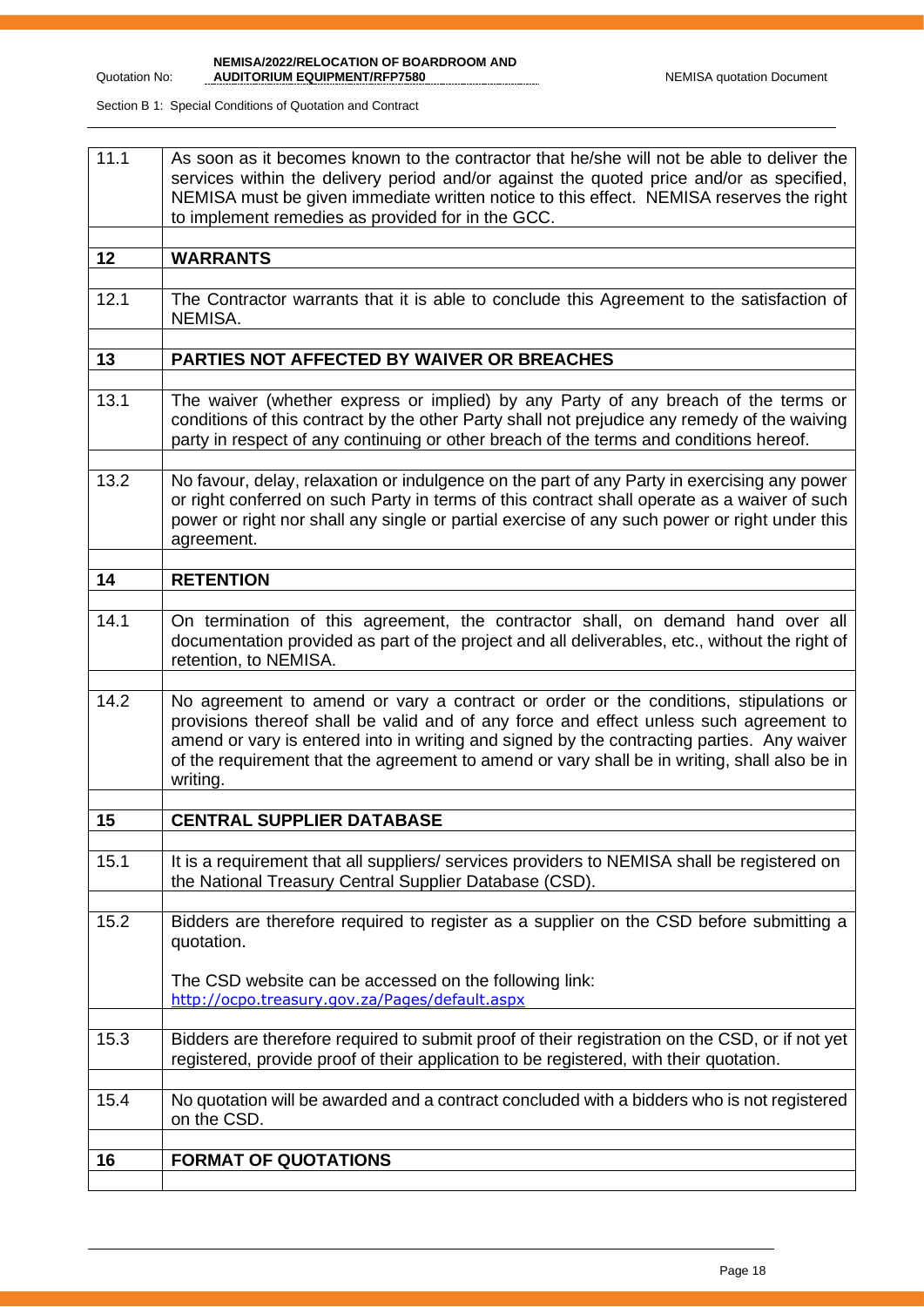**NEMISA/2022/RELOCATION OF BOARDROOM AND AUDITORIUM EQUIPMENT/RFP7580** NEMISA quotation Document

| 16.1   | Bidders must complete all the necessary quotation documents and undertakings required<br>in this quotation document. Bidders are advised that their proposal should be concise,<br>written in plain English and simply presented.                        |
|--------|----------------------------------------------------------------------------------------------------------------------------------------------------------------------------------------------------------------------------------------------------------|
| 16.2   | Bidders are to set out their proposal in the format prescribed hereunder. This means<br>that the proposal must be structured in the parts noted below. Information not submitted<br>in the relevant part, may not be considered for evaluation purposes. |
| 16.3   | Part 1: Special Conditions of Quotation and Contract                                                                                                                                                                                                     |
| 16.3.1 | Bidders must initial each page and sign the last page and return the Special Conditions of<br>quotation and Contract (Section B-1).                                                                                                                      |
|        | Quotations submitted without a completed Special Conditions of Quotation form will be<br>deemed to be non-responsive.                                                                                                                                    |
| 16.4   | Part 2: SARS Tax Clearance Certificate(s)                                                                                                                                                                                                                |
| 16.4.1 | Bidders must ensure compliance with their tax obligations.                                                                                                                                                                                               |
|        | Bidders are required to submit their unique personal identification number (PIN) issued by<br>SARS to enable the organ of state to view the taxpayer's profile and tax status.                                                                           |
|        | Application for tax compliance status (TCS) or PIN may also be made via e-filing. In order<br>to use this provision, taxpayers will need to register with SARS as e-filers through the<br>website www.sars.gov.za.                                       |
|        | Bidders may also submit a printed TCS together with the quotation.                                                                                                                                                                                       |
|        | In quotations where consortia/joint ventures/sub-contractors are involved, each party must<br>submit a separate proof of TCS/ PIN/ CSD number.                                                                                                           |
|        | Where no TCS is available, but the bidders is registered on the Central Supplier Database<br>(CSD), a CSD number must be provided.                                                                                                                       |
|        | Quotations submitted without any one of the above particulars, will be deemed to be non-<br>responsive.                                                                                                                                                  |
| 16.5   | <b>Part 3: Declaration of Interest</b>                                                                                                                                                                                                                   |
| 16.5.1 | Each party to the quotation must complete and return the "Declaration of Interest" (Section<br>$B-2$ ).                                                                                                                                                  |
|        | Quotations submitted without a complete and signed Declaration of Interest will be<br>deemed to be non-responsive.                                                                                                                                       |
| 16.6   | Part 4: Declaration of Bidders past Supply Chain Management practices                                                                                                                                                                                    |
| 16.6.1 | Each party to the quotation must complete and return the "Declaration of bidders past<br>Supply Chain Management practices" (Section B-3).                                                                                                               |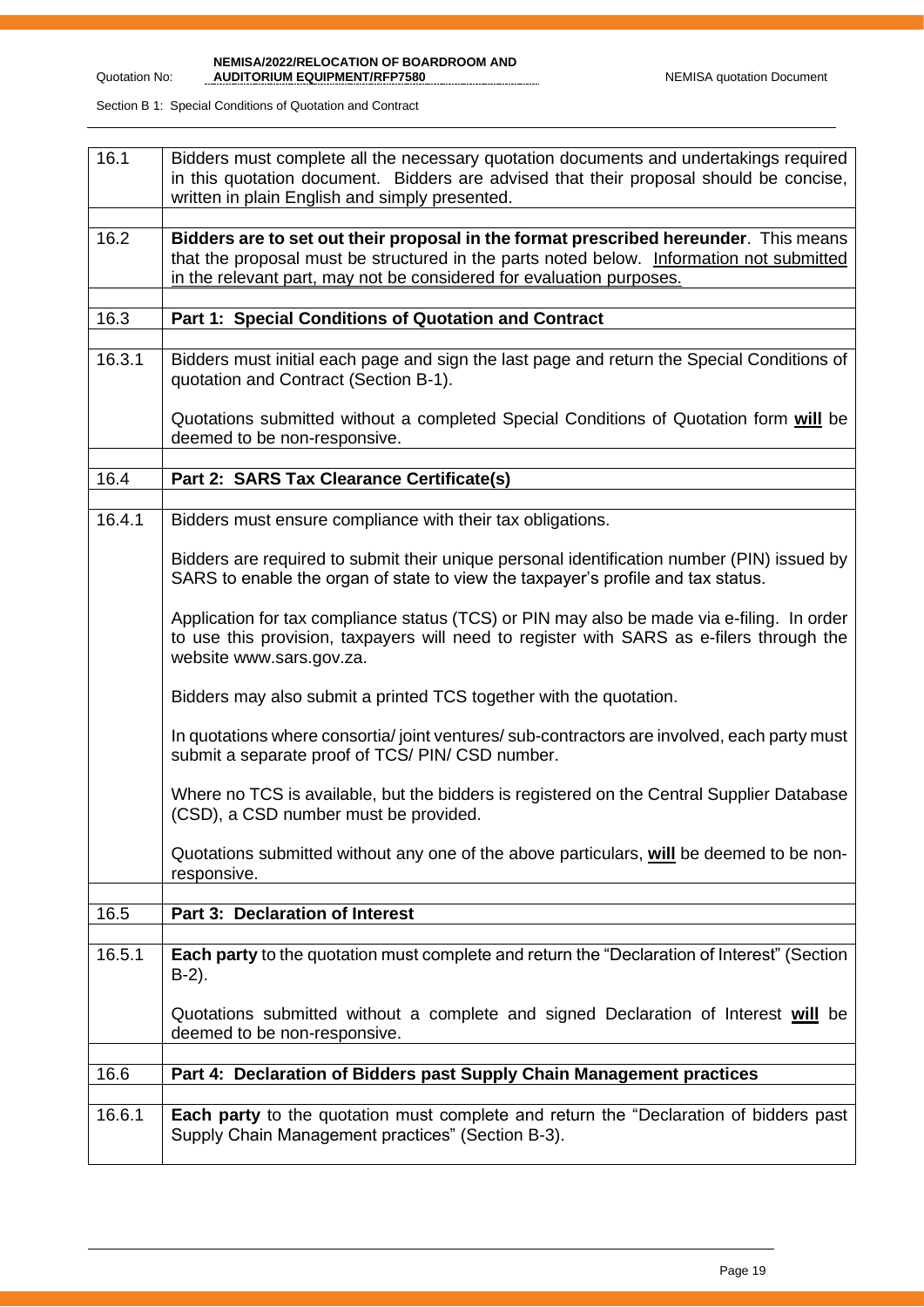|         | Quotations submitted without a completed and signed Declaration of bidders past Supply<br>Chain Management practices will be deemed non-responsive.                                                                                                                  |
|---------|----------------------------------------------------------------------------------------------------------------------------------------------------------------------------------------------------------------------------------------------------------------------|
| 16.7    | Part 5: Certificate of Independent Quotation Determination                                                                                                                                                                                                           |
| 16.7.1  | <b>Each party</b> to the quotation must complete and sign the Certificate (Section B-4).                                                                                                                                                                             |
|         | Quotations submitted without a completed and signed Certificate of Independent Quotation<br>Determination will be deemed non-responsive.                                                                                                                             |
| 16.8    | Part 6: Preference Points Claim Form in terms of the Preferential Procurement<br><b>Regulations 2017</b>                                                                                                                                                             |
| 16.8.1  | Bidders must complete, sign and return the full "Preference Points Claim Form" (Section<br>B-5) document.                                                                                                                                                            |
|         | In addition, a valid BEE certificate must be submitted.                                                                                                                                                                                                              |
|         | Quotes submitted without a completed and signed Preference Points Claim Form and a<br>valid BEE certificate will be awarded zero points for preference.                                                                                                              |
| 16.9    | <b>Part 7: Invitation to Quotation</b>                                                                                                                                                                                                                               |
| 16.9.1  | Bidders must complete, sign and return the full "Invitation to Quotation" (Section B-6)<br>document.                                                                                                                                                                 |
|         | Quotations submitted without a completed and signed Invitation to Quotation will be<br>deemed to be non-responsive.                                                                                                                                                  |
| 16.10   | Part 8: Pricing Schedule                                                                                                                                                                                                                                             |
| 16.10.1 | Any budget amount that may be indicated in this document shall be deemed to be a guide<br>only and Bidders are expected to submit a costing that is fair and reasonable.                                                                                             |
| 16.10.2 | All costs related to this assignment are to be allowed for in the pricing schedule and in the<br>formats prescribed and must be returned as part of the submission (Section B-7).                                                                                    |
|         | Quotations submitted without a price or with an incomplete price, will be deemed to be<br>non-responsive.                                                                                                                                                            |
| 16.10.3 | Rates for the first year of the contract must be firm and must be indicated in the formats<br>prescribed. All normal operating costs and out of pocket expenses such as photocopies,<br>telephone calls, printing, travel, etc. must be covered in the rates quoted. |
| 16.10.4 | A pricing schedule with one of the specified elements (fees and reimbursable costs)<br>omitted from the costing, may be considered non-responsive.                                                                                                                   |
| 16.10.5 | Fees:                                                                                                                                                                                                                                                                |
|         | The budgeted days/ hours and applicable rates of all team members as per the pricing<br>$\Box$<br>schedule.                                                                                                                                                          |
|         |                                                                                                                                                                                                                                                                      |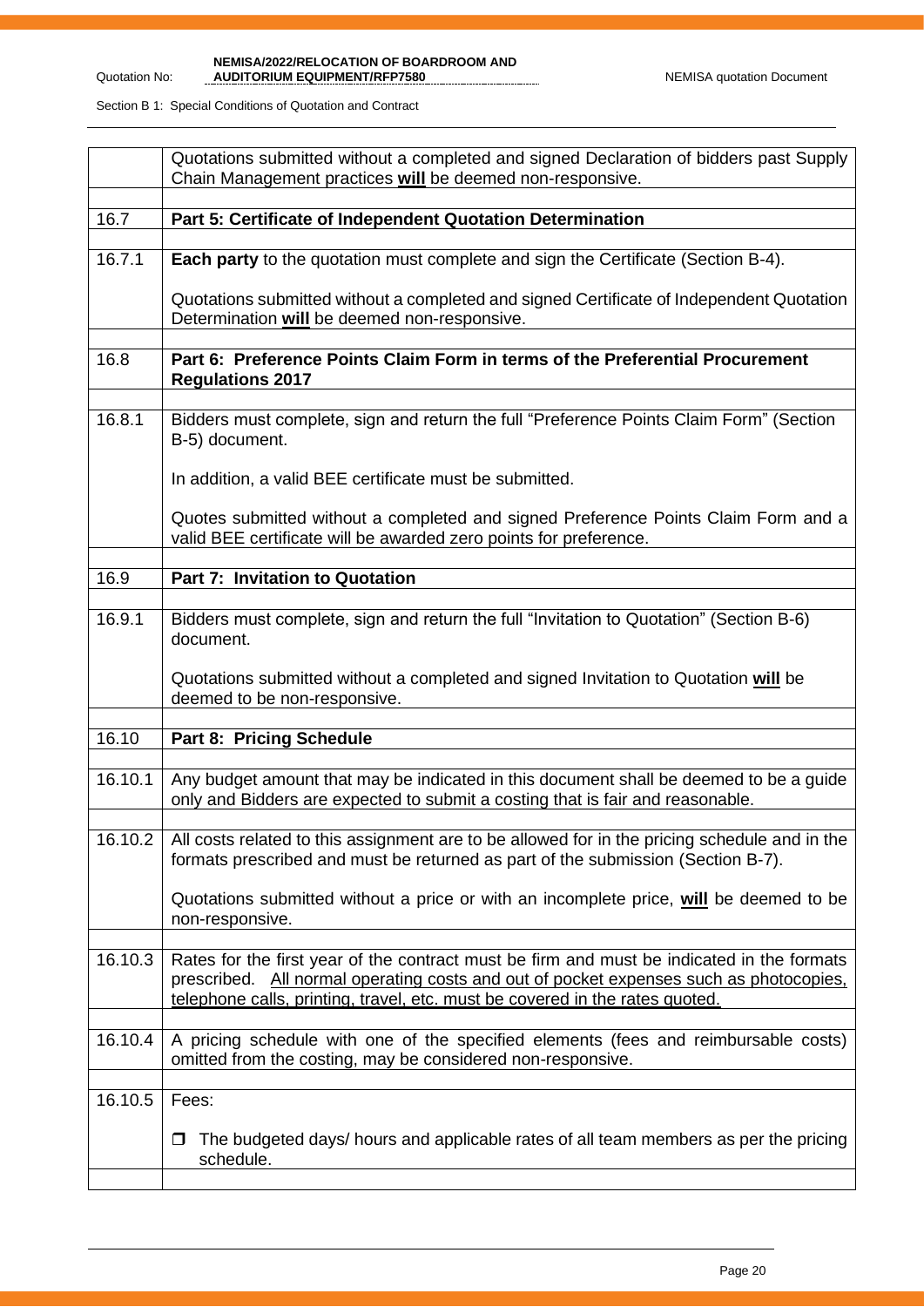**NEMISA/2022/RELOCATION OF BOARDROOM AND AUDITORIUM EQUIPMENT/RFP7580** NEMISA quotation Document

| 16.10.6 | Reimbursable costs                                                                                                                                                                                                                                                                                                                                                                                                                     |  |  |  |
|---------|----------------------------------------------------------------------------------------------------------------------------------------------------------------------------------------------------------------------------------------------------------------------------------------------------------------------------------------------------------------------------------------------------------------------------------------|--|--|--|
|         | $\Box$ Travel                                                                                                                                                                                                                                                                                                                                                                                                                          |  |  |  |
|         | Only economy class flights are to be used.<br>Preferably Group A hire cars are to be used. In circumstances where good<br>٠<br>motivation exist, Group B hire cars may be used. The difference in cost between<br>Group B and more expensive options, will be borne by the service provider.<br>A rate per kilometre for the use of a personal vehicles must be quoted.<br>٠                                                           |  |  |  |
|         | VAT: Value Added Tax must be included and shown separately.<br>$\Box$                                                                                                                                                                                                                                                                                                                                                                  |  |  |  |
|         |                                                                                                                                                                                                                                                                                                                                                                                                                                        |  |  |  |
| 16.11   | Part 9: Technical approach                                                                                                                                                                                                                                                                                                                                                                                                             |  |  |  |
|         |                                                                                                                                                                                                                                                                                                                                                                                                                                        |  |  |  |
| 16.11.1 | Bidders must submit a description of the methodology and approach that will be used to<br>perform the work as set out in the Terms of Reference. This methodology and approach<br>must demonstrate the Bidders understanding of the requirement and also of the<br>environment.                                                                                                                                                        |  |  |  |
|         |                                                                                                                                                                                                                                                                                                                                                                                                                                        |  |  |  |
| 16.11.2 | Bidders must, at least cover the under-mentioned in their technical approach and return<br>as part of their submission:                                                                                                                                                                                                                                                                                                                |  |  |  |
|         |                                                                                                                                                                                                                                                                                                                                                                                                                                        |  |  |  |
|         | Describe, in detail, exactly how they propose to carry out the activities to achieve the<br>$\Box$<br>outcomes identified in the terms of reference. They should identify any possible<br>problems that might hinder delivery and indicate how they will avoid, or overcome<br>such problems.                                                                                                                                          |  |  |  |
|         | Describe how the work will be managed. Provide an organisation chart clearly<br>□<br>indicating:                                                                                                                                                                                                                                                                                                                                       |  |  |  |
|         | The lines of reporting and supervision within the Bidders team.<br>п                                                                                                                                                                                                                                                                                                                                                                   |  |  |  |
|         | The lines of reporting between the Bidders and the NEMISA and other<br>п<br>stakeholders, if applicable.                                                                                                                                                                                                                                                                                                                               |  |  |  |
|         | Identify the position(s) involved in the direct delivery of the service to be provided and<br>0<br>in the overall management of the work and name the people who will fill these<br>positions.                                                                                                                                                                                                                                         |  |  |  |
| 16.11.3 | Provide a project plan of activities. In addition to providing details of the estimated number<br>of work days for each activity, Bidders are to supply a detailed timetable that identifies<br>when certain activities will be undertaken and over what period they will be spread. The<br>timing of activities, the time needed to complete them, and the order in which they will be<br>undertaken must be explained and justified. |  |  |  |
| 16.11.4 | Please note that Part 9 should be no longer than 20 single-sided A4 pages in Arial 11 (font<br>size).                                                                                                                                                                                                                                                                                                                                  |  |  |  |
| 16.12   | Part 10: Team details                                                                                                                                                                                                                                                                                                                                                                                                                  |  |  |  |
|         |                                                                                                                                                                                                                                                                                                                                                                                                                                        |  |  |  |
| 16.12.1 | In this part that must be returned as part of the submission, Bidders must provide details<br>of the team named in the previous part.                                                                                                                                                                                                                                                                                                  |  |  |  |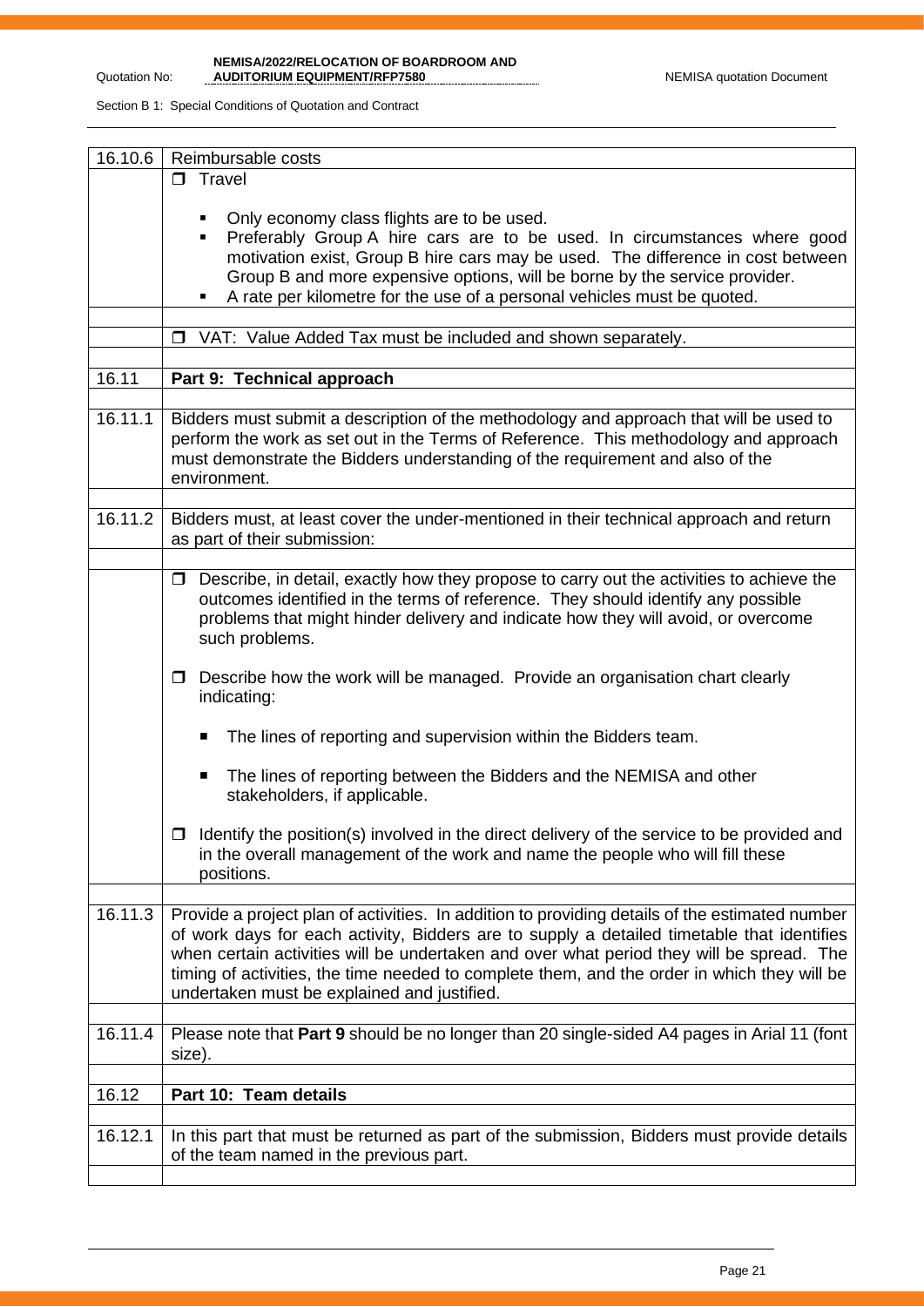**NEMISA/2022/RELOCATION OF BOARDROOM AND**  AUDITORIUM EQUIPMENT/RFP7580 NEMISA quotation Document

Section B 1: Special Conditions of Quotation and Contract

| 16.12.2 | For each team member there must be:                                                                                                                        |
|---------|------------------------------------------------------------------------------------------------------------------------------------------------------------|
|         |                                                                                                                                                            |
|         | A complete curriculum vitae confirming suitability for the position. A format is provided<br>$\Box$<br>as a guideline only for the compilation of the CVs. |
|         |                                                                                                                                                            |
| 16.13   | Part 11: Experience in this field                                                                                                                          |
|         |                                                                                                                                                            |
| 16.13.1 | Bidders should provide in this part, and return as part the submission, at least the following<br>information.                                             |
|         | Details of contracts for similar work within the last 5 years.                                                                                             |
|         | Contact details of a maximum of 3 organisations for which work was done.                                                                                   |
|         |                                                                                                                                                            |
| 16.14   | Part 12: Registration on the CSD                                                                                                                           |
|         |                                                                                                                                                            |
| 16.14.1 | In this part, bidders must submit proof of their registration, or proof that they have applied<br>for registration on the Central Supplier Database.       |
|         | Quotations submitted without the required proof, will be deemed to be non-responsive.                                                                      |
|         |                                                                                                                                                            |
| 16.15   | <b>Part 13: Registration Certificates</b>                                                                                                                  |
|         |                                                                                                                                                            |
| 16.15.1 | Insert any requirements for registration with professional bodies here                                                                                     |
|         | Quotations submitted without a completed and signed Invitation to Quotation will be<br>deemed to be non-responsive.                                        |

I/we herewith accept all the above-mentioned special conditions of the quotation. If I/we do consider a deviation therefrom, I have noted those as per the instruction in paragraph 1 (General) above.

Name of Bidders:

Signature of Bidders:

Date: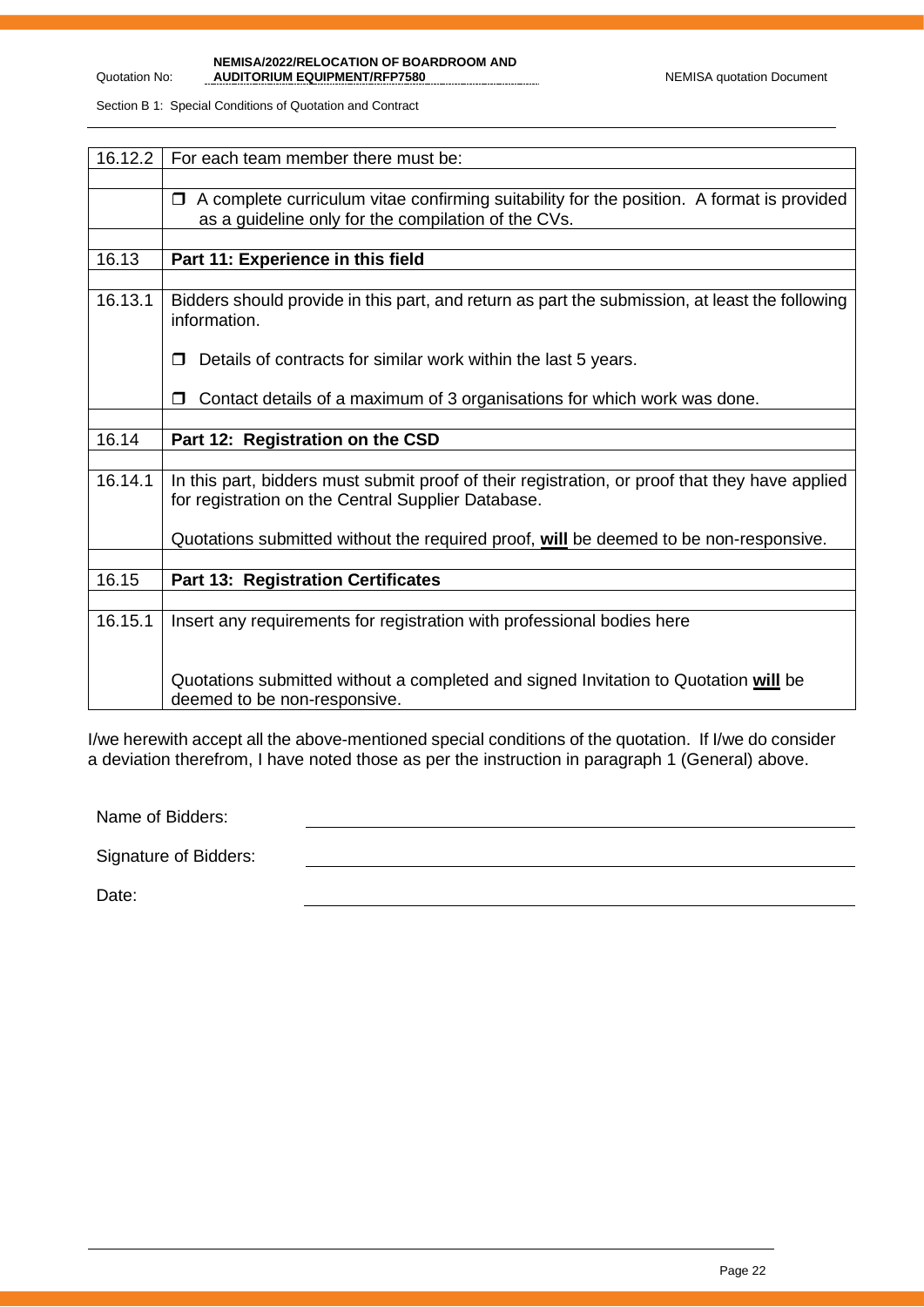Quotation No:

Section B 2: Declaration of Interest

# **DECLARATION OF INTEREST Return as Part 3**

- 1. Any legal person, including persons employed by the State<sup>2</sup>, or persons having a kinship with persons employed by the State, including a blood relationship, may make an offer or offers in terms of this invitation to quotation (includes a price quotation, advertised competitive quotation, limited quotation or proposal). In view of possible allegations of favouritism, should the resulting quotation, or part thereof, be awarded to persons employed by the State, or to persons connected with or related to them, it is required that the bidders or his/her authorised representative declare his/her position in relation to the evaluating/ adjudicating authority where –
- 1.1. The bidders is employed by the State; and/or
- 1.2. The bidders is a Management Board member of NEMISA and/or
- 1.3. The legal person on whose behalf the quotation document is signed, has a relationship with persons/a person who are/is involved in the evaluation and or adjudication of the quotation(s), or where it is known that such a relationship exists between the person or persons for or on whose behalf the declarant acts and persons who are involved with the evaluation and or adjudication of the quotation.
- 2. In order to give effect to the above, the following questionnaire must be completed and submitted with the quotation.

| 2.1.   | Full Name of bidders or his or her<br>representative:                                                                                                                                                           |
|--------|-----------------------------------------------------------------------------------------------------------------------------------------------------------------------------------------------------------------|
| 2.2.   | <b>Identity Number:</b>                                                                                                                                                                                         |
| 2.3.   | Position occupied in the Company<br>(director, trustee, shareholder,<br>$etc3$ :                                                                                                                                |
| 2.4.   | <b>Company Registration Number:</b>                                                                                                                                                                             |
| 2.5.   | Tax Reference Number:                                                                                                                                                                                           |
| 2.6.   | <b>VAT Registration Number:</b>                                                                                                                                                                                 |
| 2.6.1. | The names of all directors/ trustees/ shareholders/ members, their individual identity numbers,<br>tax reference numbers and, if applicable, employee/ persal numbers must be indicated in<br>paragraph 3 below |
| 2.7.   | Are you or any person connected with the bidders presently employed by the<br>YES / NO<br>State?                                                                                                                |
| 2.7.1. | If so, furnish the following particulars                                                                                                                                                                        |
|        | Name of person/ director/<br>$\Box$                                                                                                                                                                             |
|        | trustee/shareholder/member:<br>Name of State institution at<br>$\Box$<br>which you or the person<br>connected to the bidders is<br>employed:                                                                    |
|        | Position occupied in the State<br>$\Box$<br>institution:                                                                                                                                                        |

- (c) Provincial legislature;
- (d) National Assembly or the National Council of Provinces;
- (e) Parliament.

<sup>2</sup> "State" means

<sup>(</sup>a) Any national or provincial department, national or provincial public entity or constitutional institution within the meaning of the Public Finance Management Act, 1999 (Act No 1 of 1999);

<sup>(</sup>b) Any municipality or municipal entity;

 $^3$  "Shareholder" means a person who owns shares in the company and is actively involved in the management of the enterprise or business and exercises control over the enterprise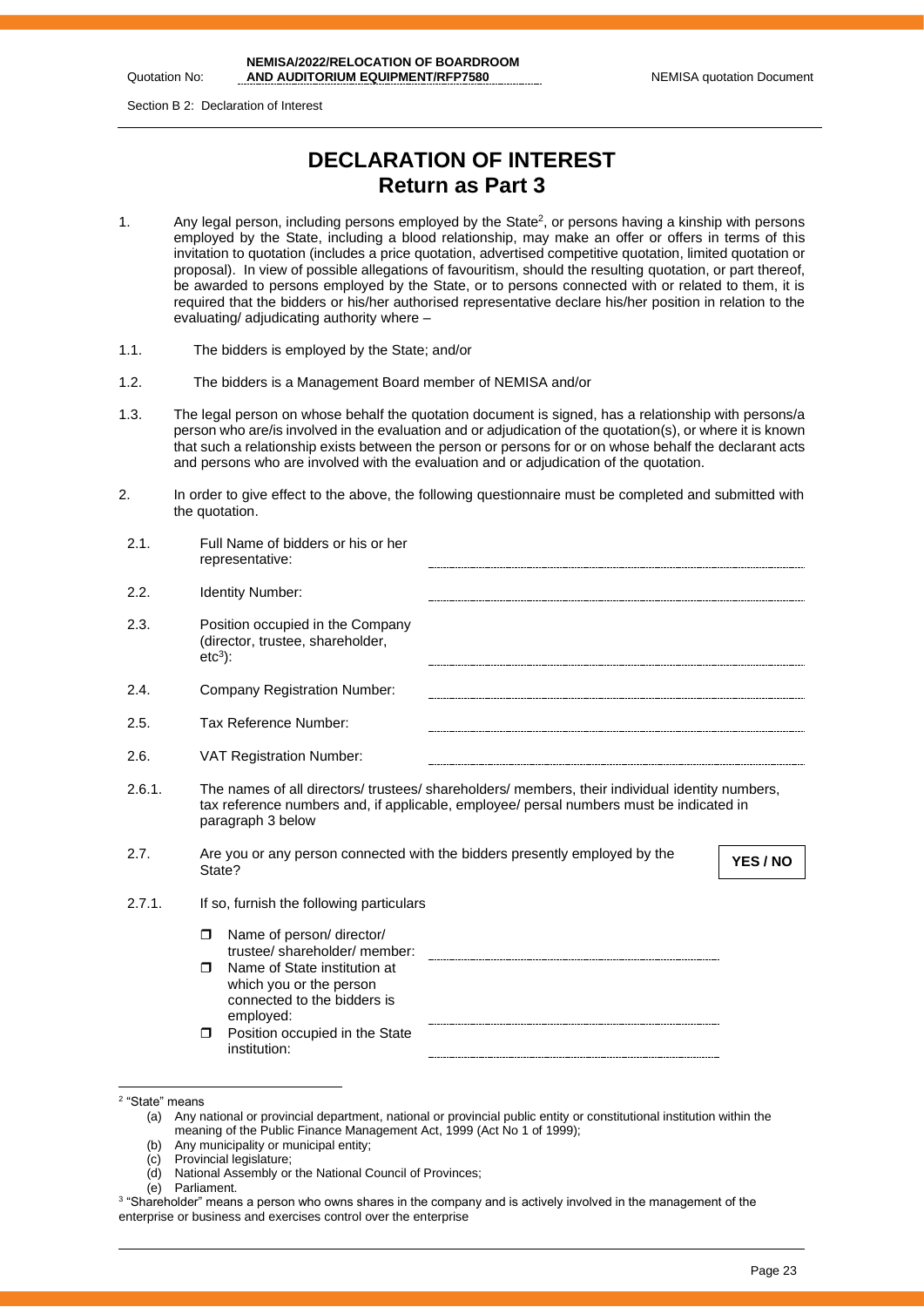**NEMISA/2022/RELOCATION OF BOARDROOM AND AUDITORIUM EQUIPMENT/RFP7580** NEMISA quotation Document

Section B 2: Declaration of Interest

Quotation No:

|                | Any other particulars:                                                                                                                                                                                                                             |          |
|----------------|----------------------------------------------------------------------------------------------------------------------------------------------------------------------------------------------------------------------------------------------------|----------|
|                |                                                                                                                                                                                                                                                    |          |
| 2.7.2.         | If you are presently employed by the state, did you obtain the appropriate authority<br>to undertake remunerative work outside employment in the public sector?                                                                                    | YES / NO |
| 2.7.2.1.       | If yes, did you attach proof of such authority to the quotation document?                                                                                                                                                                          | YES / NO |
|                | (Note: Failure to submit proof of such authority, where applicable, may result in<br>the disqualification of the quotation.)                                                                                                                       |          |
| 2.7.3.         | If no, furnish reasons for non-submission of such proof:                                                                                                                                                                                           |          |
| 2.8.           | Did you or your spouse, or any of the company's directors/shareholders/members<br>or their spouses conduct business with the State in the previous twelve (12)                                                                                     | YES / NO |
| 2.8.1.         | months?<br>If so, furnish the following particulars.                                                                                                                                                                                               |          |
| 2.9.<br>2.9.1. | Do you, or any person connected with the bidders, have any relationship (family,<br>friend, other) with a person employed by the State and who may be involved with<br>the evaluation and or adjudication of this quotation?                       | YES / NO |
|                | If so, furnish the following particulars.                                                                                                                                                                                                          |          |
| 2.10.          | Are you, or any person connected with the bidders, aware of any relationship<br>(family, friend, other) between the bidders and any person employed by the State<br>who may be involved with the evaluation and or adjudication of this quotation? | YES / NO |
| 2.10.1.        | If so, furnish the following particulars.                                                                                                                                                                                                          |          |
|                |                                                                                                                                                                                                                                                    |          |
| 2.11.          | Do you or any of the directors/shareholders/members of the company have any<br>interest in any other related companies whether or not they are quotation for this<br>contract?                                                                     | YES / NO |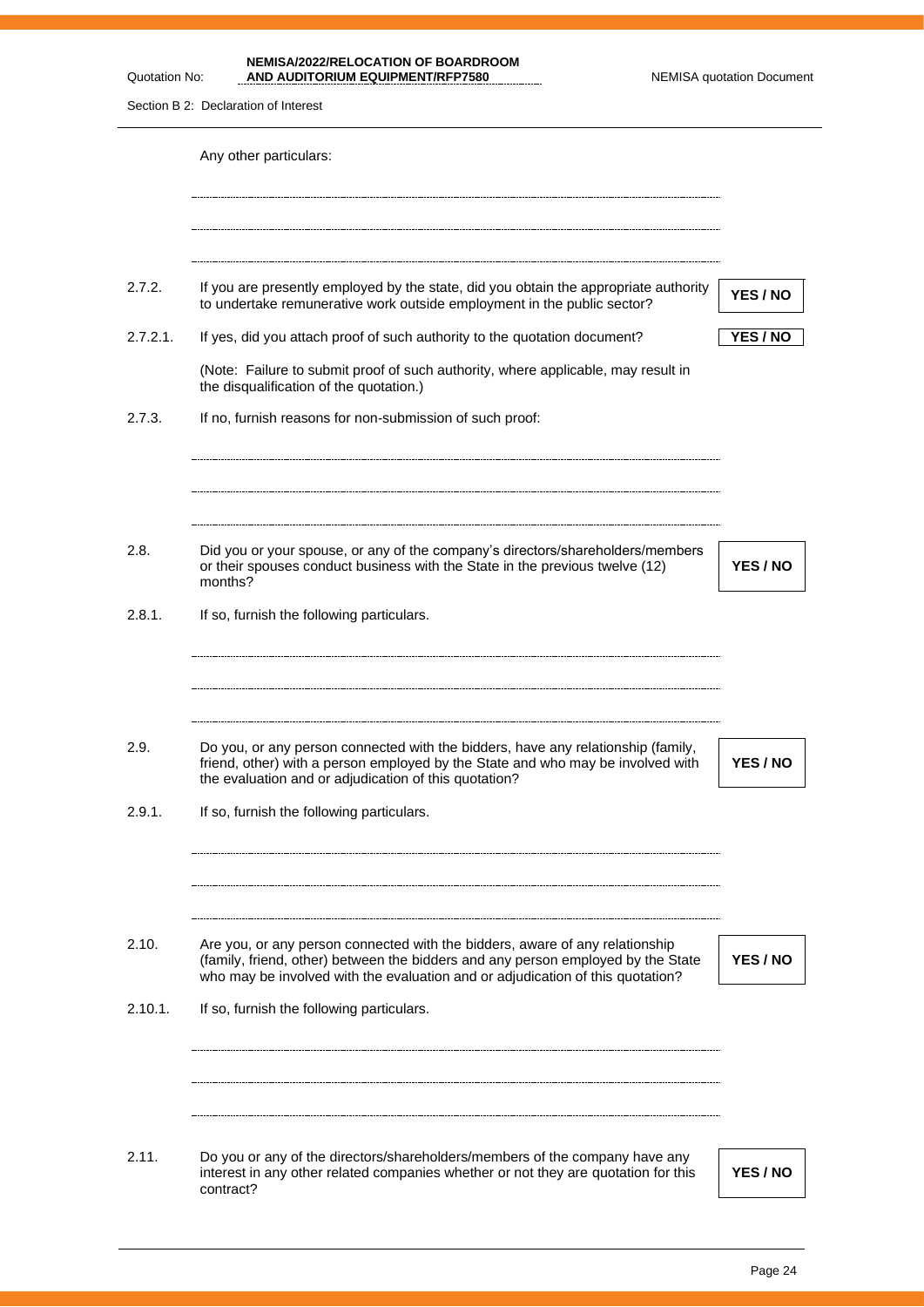Page 25

| NEMISA/2022/RELOCATION OF BOARDROOM |                                  |
|-------------------------------------|----------------------------------|
| AND AUDITORIUM EQUIPMENT/RFP7580    | <b>NEMISA quotation Document</b> |

Section B 2: Declaration of Interest

Quotation No:

2.11.1. If so, furnish the following particulars.

3. Full details of directors/ trustees/ members/ shareholders.

| Full Name | <b>Identity Number</b> | Personal Tax<br>Reference No | State Employee<br>Number/ Persal<br>Number |
|-----------|------------------------|------------------------------|--------------------------------------------|
|           |                        |                              |                                            |
|           |                        |                              |                                            |
|           |                        |                              |                                            |
|           |                        |                              |                                            |
|           |                        |                              |                                            |
|           |                        |                              |                                            |
|           |                        |                              |                                            |
|           |                        |                              |                                            |
|           |                        |                              |                                            |
|           |                        |                              |                                            |

### **DECLARATION**

-----------------------

I, THE UNDERSIGNED (NAME)

CERTIFY THAT THE INFORMATION FURNISHED IN PARAGRAPHS 2 AND 3 ABOVE IS CORRECT. I ACCEPT THAT THE STATE MAY REJECT THE QUOTATION OR ACT AGAINST ME IN TERMS OF PARAGRAPH 23 OF THE GENERAL CONDITIONS OF CONTRACT SHOULD THIS DECLARATION PROVE TO BE FALSE.

Signature Date Date

Position **Name of bidders**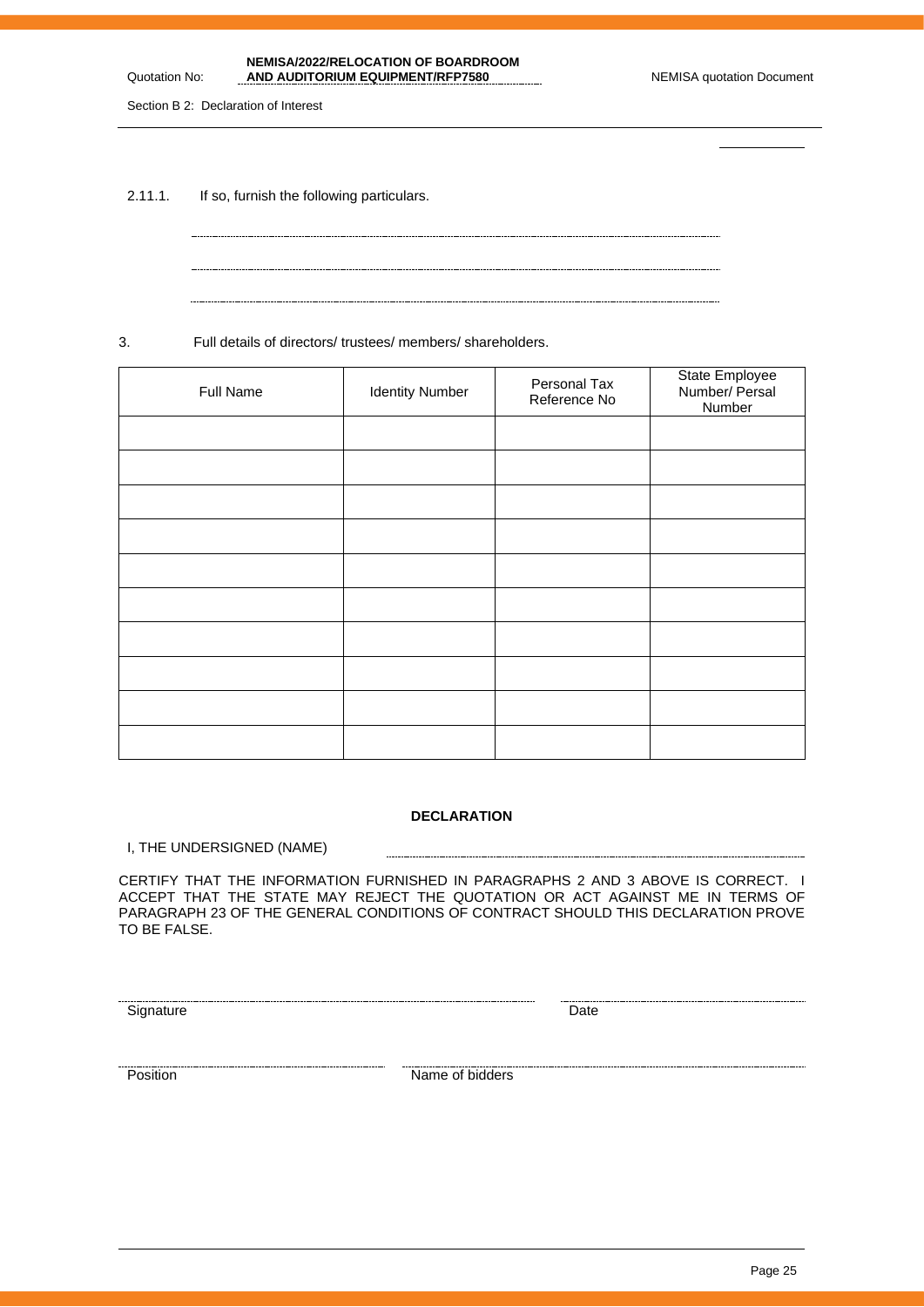Section B 3: Declaration of bidder's past SCM practices

Quotation No:

# **DECLARATION OF BIDDERS PAST SUPPLY CHAIN MANAGEMENT PRACTICES Return as Part 4**

- 1 This declaration will be used by institutions to ensure that when goods and services are being procured, all reasonable steps are taken to combat the abuse of the supply chain management system.
- 2 The quotation of any bidders may be disregarded if that bidders, or any of its directors have:
	- a. abused the NEMISA's supply chain management system;
	- b. committed fraud or any other improper conduct in relation to such system; or
	- c. failed to perform on any previous contract.
- 3 In order to give effect to the above, the following questionnaire must be completed and submitted with the quotation.

| <b>Item</b> | Question                                                                                                                                                                                                                                       | <b>Yes</b>    | No                  |
|-------------|------------------------------------------------------------------------------------------------------------------------------------------------------------------------------------------------------------------------------------------------|---------------|---------------------|
| 3.1         | Is the bidders or any of its directors listed on the National Treasury's database of<br>Restricted Suppliers as companies or persons prohibited from doing business with the<br>public sector?                                                 | Yes<br>$\Box$ | <b>No</b><br>п      |
|             | (Companies or persons who are listed on this database were informed in writing<br>of this restriction by the Accounting Officer/ authority of the institution that<br>imposed the restriction after the audi alteram partem rule was applied). |               |                     |
|             | The database of Restricted Suppliers now resides on the National Treasury's<br>website (www.reatury.gov.za) and can be accessed by clicking on its link at the<br>bottom of the homepage.                                                      |               |                     |
| 3.1.1       | If so, furnish particulars:                                                                                                                                                                                                                    |               |                     |
| 3.2         | Is the bidders or any of its directors listed on the Register for Tender Defaulters in terms<br>of section 29 of the Prevention and Combating of Corrupt Activities Act (No 12 of 2004)?                                                       | Yes<br>п      | No.<br>П            |
|             | The Register for Tender Defaulters can be accessed on the National Treasury's<br>website, (www.treasury.gov.za) by clicking on its link at the bottom of the<br>homepage.                                                                      |               |                     |
| 3.2.1       | If so, furnish particulars:                                                                                                                                                                                                                    |               |                     |
| 3.3         | Was the bidders or any of its directors convicted by a court of law (including a court<br>outside of the Republic of South Africa) for fraud or corruption during the past five years?                                                         | Yes<br>П      | <b>No</b><br>П      |
| 3.3.1       | If so, furnish particulars:                                                                                                                                                                                                                    |               |                     |
| 3.4         | Was any contract between the bidders and any organ of state terminated during the past<br>five years on account of failure to perform on or comply with the contract?                                                                          | Yes<br>$\Box$ | <b>No</b><br>$\Box$ |
| 3.4.1       | If so, furnish particulars:                                                                                                                                                                                                                    |               |                     |

### **CERTIFICATION**

I, THE UNDERSIGNED (FULL NAME) …………………………………………………………………………………………. CERTIFY THAT THE INFORMATION FURNISHED ON THIS DECLARATION FORM IS TRUE AND CORRECT.

I ACCEPT THAT, IN ADDITION TO CANCELLATION OF A CONTRACT, ACTION MAY BE TAKEN AGAINST ME SHOULD THIS DECLARATION PROVE TO BE FALSE.

<u>Signature Date</u>

<u>The contract of Bidders</u><br>Position Name of Bidders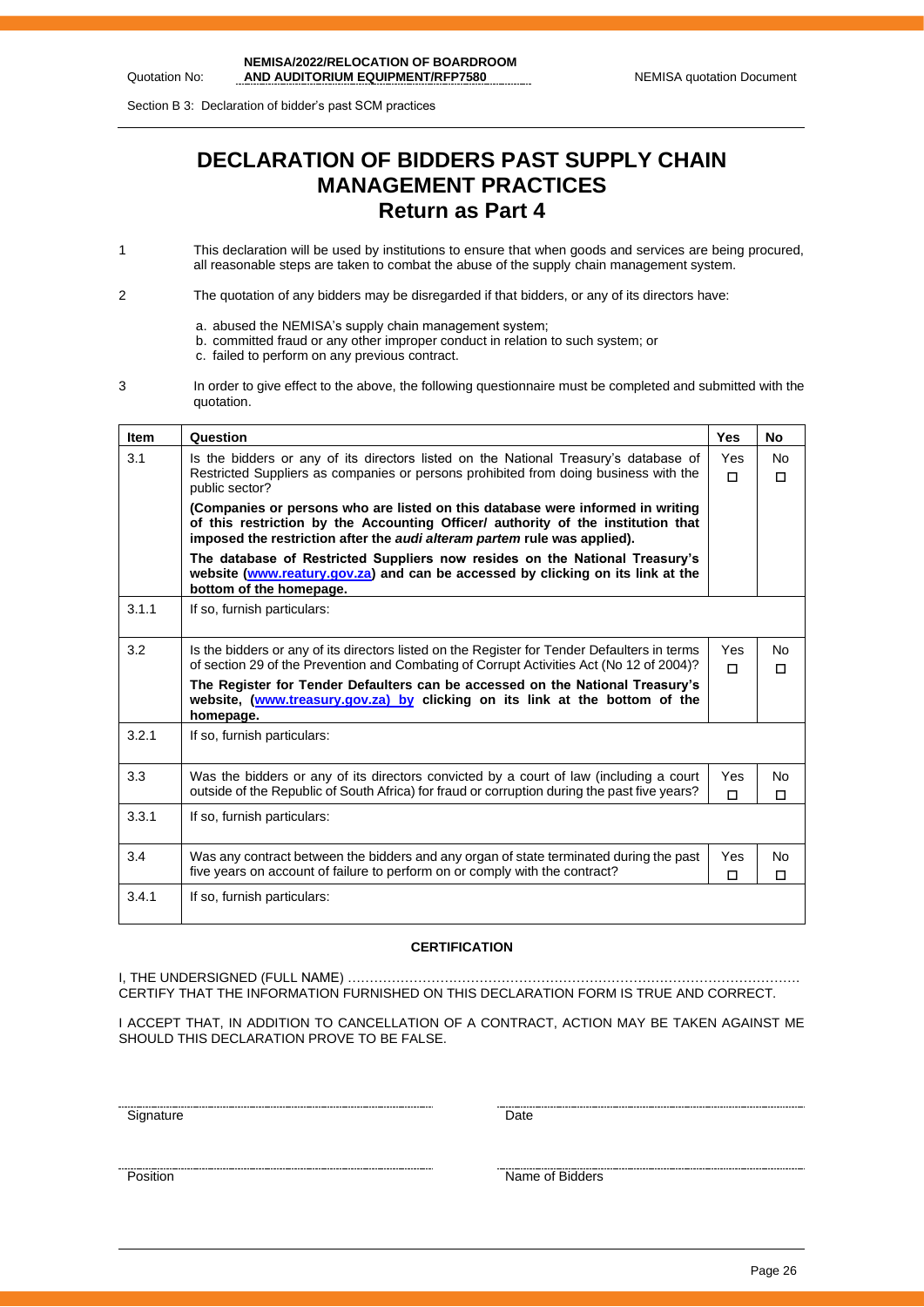Section B 4: Certificate of Independent Quotation Determination

# **CERTIFICATE OF INDEPENDENT QUOTATION DETERMINATION Return as Part 5**

I, the undersigned, in submitting the accompanying quotation:

NEMISA/2022/RELOCATION OF BOARDROOM AND AUDITORIUM EQUIPMENT/RFP7580 - REQUEST FOR QUOTATION FOR THE APPOINTMENT OF A SERVICE PROVIDER FOR THE DECOMMISSIONING AND RELOCATION OF AUDIO-VISUAL AND VIDEOCONFERENCING EQUIPMENT TO NEW PREMISES (Quotation Number and Description)

in response to the invitation for the quotation made by:

**NEMISA** 

(Name of Institution)

do hereby make the following statements that I certify to be true and complete in every respect:

I certify, on behalf of: the state of the state of the state of the state of the state of the state of the stat

(Name of Bidders)

1. I have read and I understand the contents of this Certificate;

- 2. I understand that the accompanying quotation will be disqualified if this Certificate is found not to be true and complete in every respect;
- 3. I am authorized by the bidders to sign this Certificate, and to submit the accompanying quotation, on behalf of the bidders;
- 4. Each person whose signature appears on the accompanying quotation has been authorized by the bidders to determine the terms of, and to sign the quotation, on behalf of the bidders;
- 5. For the purposes of this Certificate and the accompanying quotation, I understand that the word "competitor" shall include any individual or organization, other than the bidders, whether or not affiliated with the bidders, who:
	- $\Box$  has been requested to submit a quotation in response to this quotation invitation;
	- $\Box$  could potentially submit a quotation in response to this quotation invitation, based on their qualifications, abilities or experience; and
	- $\Box$  provides the same goods and services as the bidders and/or is in the same line of business as the bidders
- 6. The bidders has arrived at the accompanying quotation independently from, and without consultation, communication, agreement or arrangement with any competitor. However communication between partners in a joint venture or consortium<sup>4</sup> will not be construed as collusive quotation.

<sup>4</sup> Joint venture or Consortium means an association of persons for the purpose of combining their expertise, property, capital, efforts, skill and knowledge in an activity for the execution of a contract.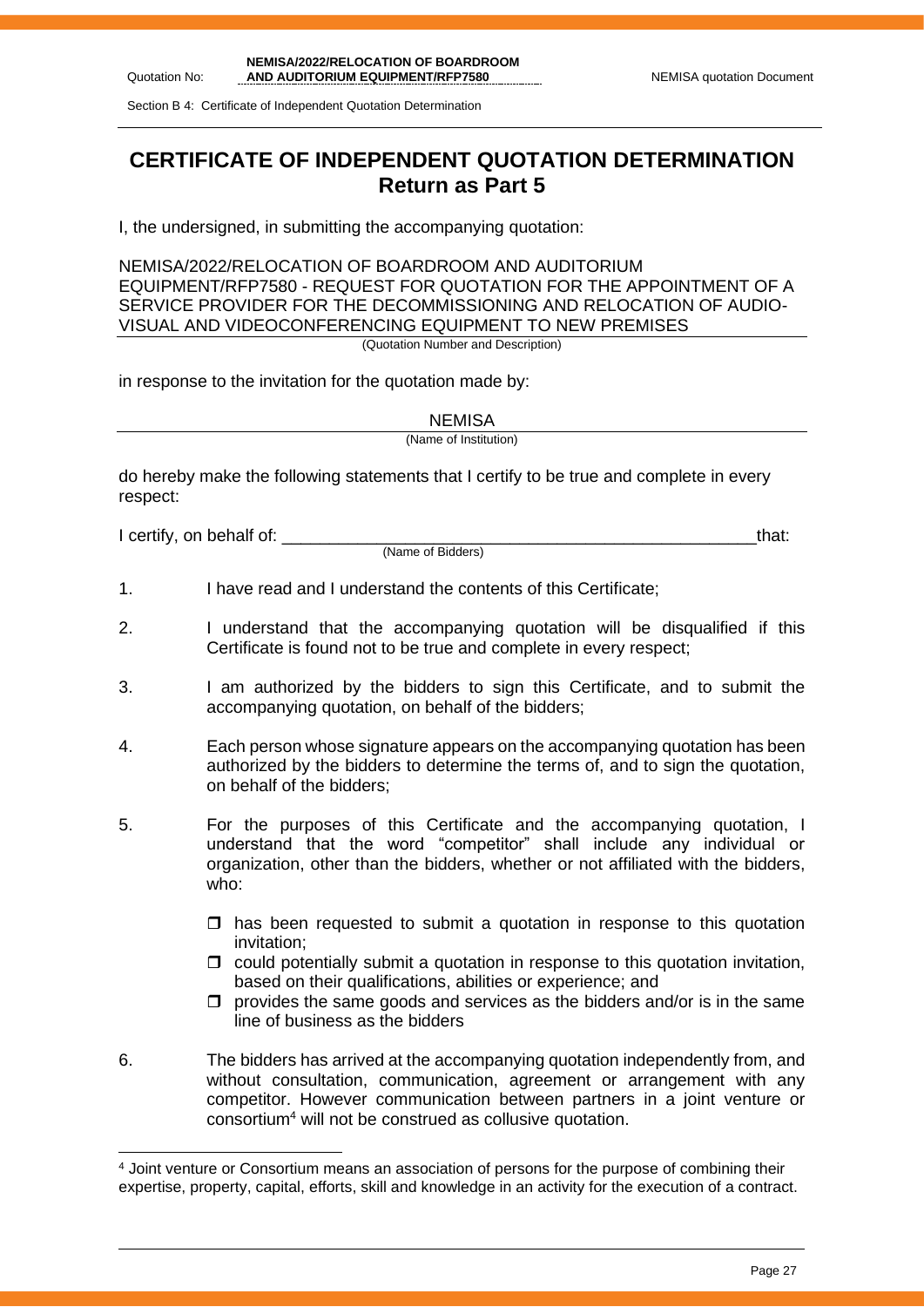Section B 4: Certificate of Independent Quotation Determination

- 7. In particular, without limiting the generality of paragraphs 6 above, there has been no consultation, communication, agreement or arrangement with any competitor regarding:
	- $\Box$  prices;
	- $\square$  geographical area where product or service will be rendered (market allocation)
	- $\Box$  methods, factors or formulas used to calculate prices;
	- $\Box$  the intention or decision to submit or not to submit, a quotation:
	- $\Box$  the submission of a quotation which does not meet the specifications and conditions of the quotation; or
	- $\Box$  quotationding with the intention not to win the quotation.
- 8. In addition, there have been no consultations, communications, agreements or arrangements with any competitor regarding the quality, quantity, specifications and conditions or delivery particulars of the products or services to which this quotation invitation relates.
- 9. The terms of the accompanying quotation have not been, and will not be, disclosed by the bidders, directly or indirectly, to any competitor, prior to the date and time of the official quotation opening or of the awarding of the contract.
- 10. I am aware that, in addition and without prejudice to any other remedy provided to combat any restrictive practices related to quotations and contracts, quotations that are suspicious will be reported to the Competition Commission for investigation and possible imposition of administrative penalties in terms of section 59 of the Competition Act No 89 of 1998 and or may be reported to the National Prosecuting Authority (NPA) for criminal investigation and or may be restricted from conducting business with the public sector for a period not exceeding ten (10) years in terms of the Prevention and Combating of Corrupt Activities Act No 12 of 2004 or any other applicable legislation.

|           | . |
|-----------|---|
| Signature |   |

………………………………………………… …………………………………

…………………………………………………. ………………………………… Position **Name of Bidders**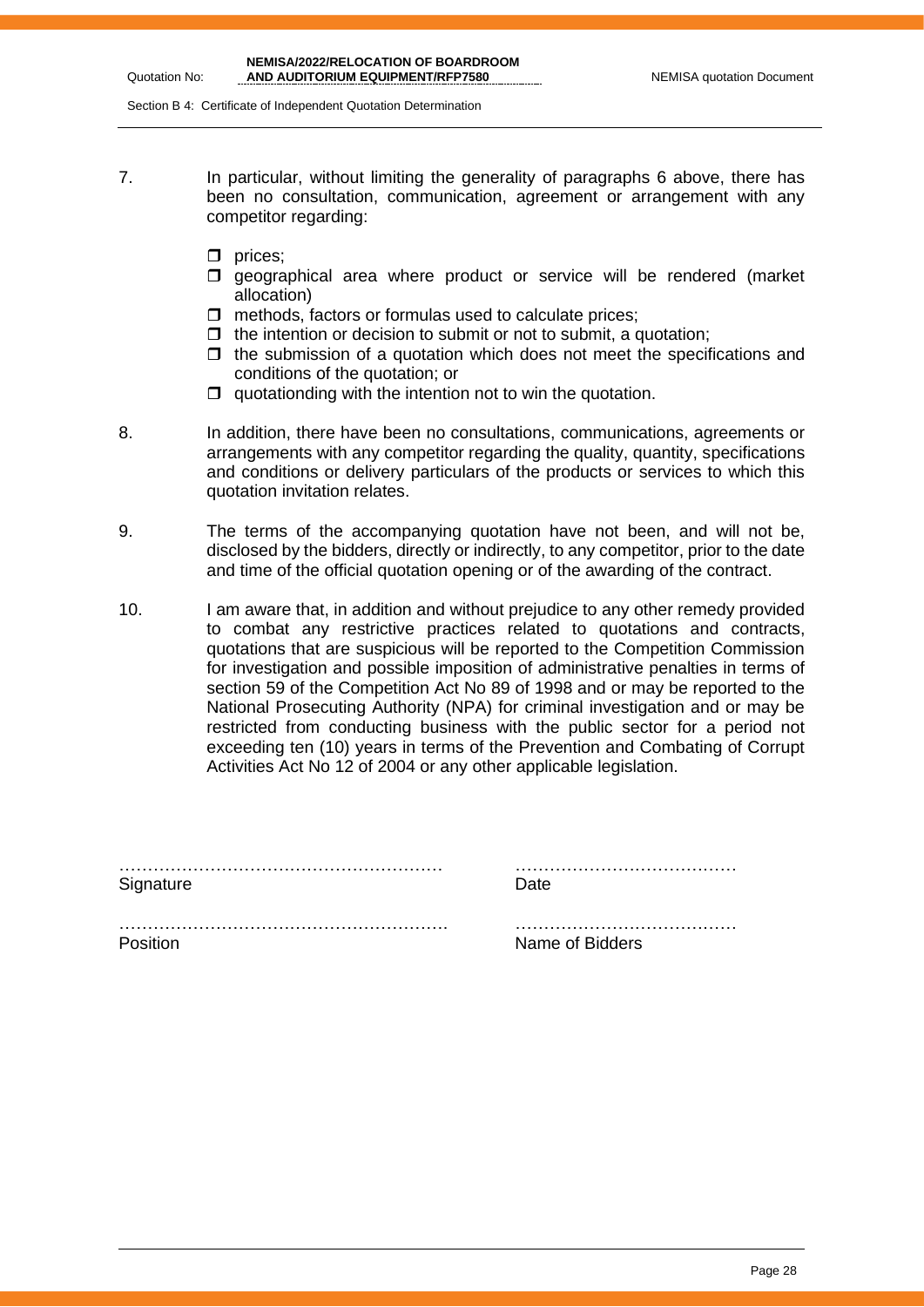Section B 5: Preference Points Claim Form ito the Preferential Procurement Regulations 2011

# **PREFERENCE POINTS CLAIM FORM IN TERMS OF THE PREFERENTIAL PROCUREMENT REGULATIONS 2017**

# **Return as Part 6**

### **NB: BEFORE COMPLETING THIS FORM, BIDDERS MUST STUDY THE GENERAL CONDITIONS, DEFINITIONS AND DIRECTIVES APPLICABLE IN RESPECT OF B-BBEE, AS PRESCRIBED IN THE PREFERENTIAL PROCUREMENT REGULATIONS, 2017.**

### **1. GENERAL CONDITIONS**

- 1.1 The following preference point systems are applicable to all quotations:
	- the 80/20 system for requirements with a Rand value of up to R50 000 000 (all applicable taxes included); and
	- the 90/10 system for requirements with a Rand value above R50 000 000 (all applicable taxes included).
- 1.2 The value of this quotation is estimated to not exceed R50 000 000 (all applicable taxes included) and therefore the 80/20 preference point system shall be applicable;
- 1.3 Points for this quotation shall be awarded for:
	- (a) Price; and
	- (b) B-BBEE Status Level of Contributor.
- 1.4 The maximum points for this quotation are allocated as follows:

|                                                   | <b>POINTS</b> |
|---------------------------------------------------|---------------|
| <b>PRICE</b>                                      | 80            |
| <b>B-BBEE Status Level of Contributor</b>         | 20            |
| Total points for Price and B-BBEE must not exceed | 100           |

- 1.5 Failure on the part of a bidders to submit proof of B-BBEE Status level of contributor together with the quotation, will be interpreted to mean that preference points for B-BBEE status level of contribution are not claimed.
- 1.6 The purchaser reserves the right to require of a bidders, either before a quotation is adjudicated or at any time subsequently, to substantiate any claim in regard to preferences, in any manner required by the purchaser.

### **2. DEFINITIONS**

- (a) **"B-BBEE"** means broad-based black economic empowerment as defined in section 1 of the Broad-Based Black Economic Empowerment Act;
- (b) "**B-BBEE status level of contributor"** means the B-BBEE status of an entity in terms of a code of good practice on black economic empowerment, issued in terms of section 9(1) of the Broad-Based Black Economic Empowerment Act;
- (c) **"quotation"** means a written offer in a prescribed or stipulated form in response to an invitation by an organ of state for the provision of goods or services, through price quotations, advertised competitive quotation processes or proposals;
- (d) **"Broad-Based Black Economic Empowerment Act"** means the Broad-Based Black Economic Empowerment Act, 2003 (Act No. 53 of 2003);
- (e) **"EME"** means an Exempted Micro Enterprise in terms of a code of good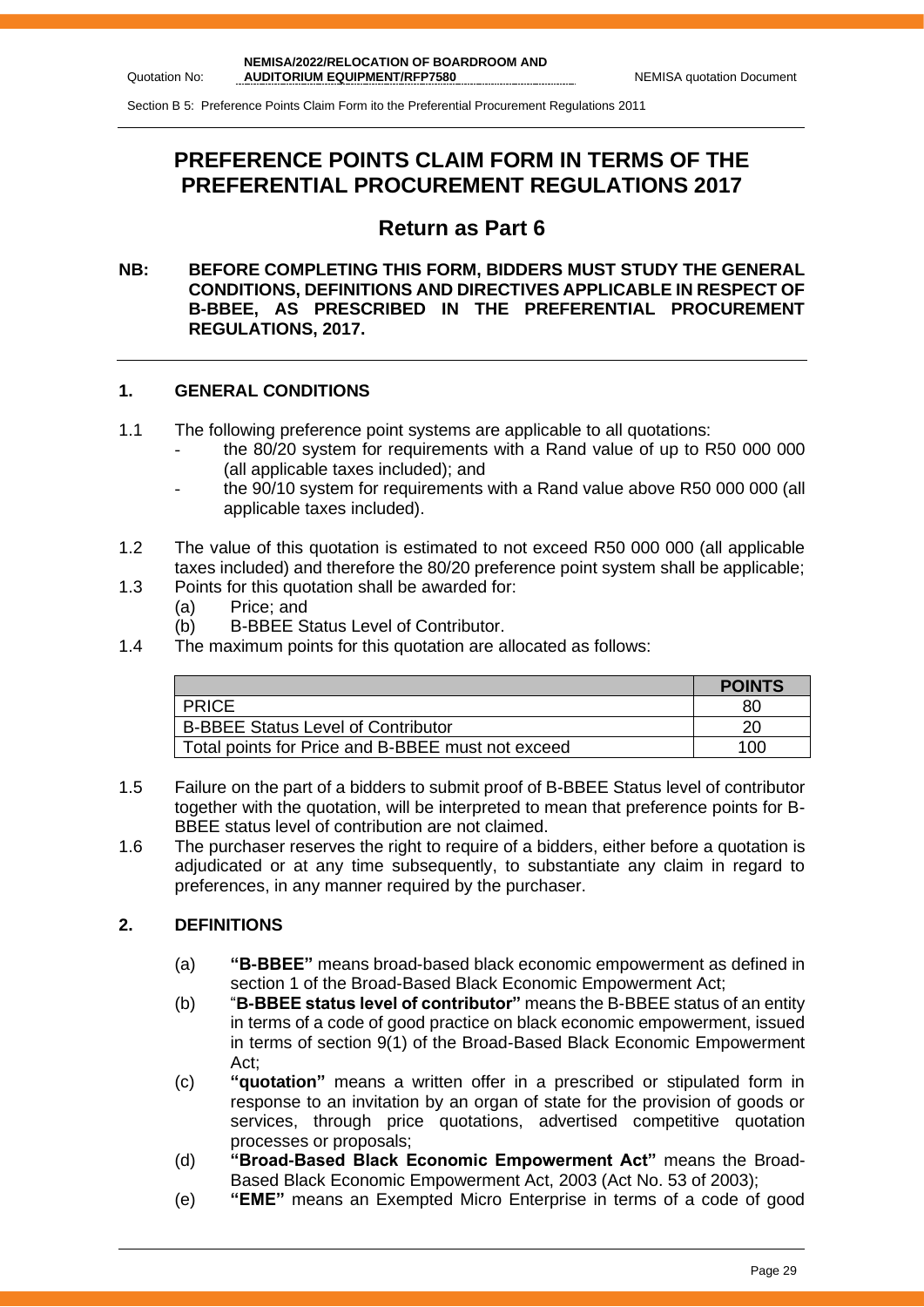Section B 5: Preference Points Claim Form ito the Preferential Procurement Regulations 2011

practice on black economic empowerment issued in terms of section 9 (1) of the Broad-Based Black Economic Empowerment Act;

- (f) **"functionality"** means the ability of a tenderer to provide goods or services in accordance with specifications as set out in the tender documents.
- (g) **"prices"** includes all applicable taxes less all unconditional discounts;
- (h) **"proof of B-BBEE status level of contributor"** means:
	- 1) B-BBEE Status level certificate issued by an authorized body or person;
	- 2) A sworn affidavit as prescribed by the B-BBEE Codes of Good Practice;
	- 3) Any other requirement prescribed in terms of the B-BBEE Act;
- (i) **"QSE"** means a qualifying small business enterprise in terms of a code of good practice on black economic empowerment issued in terms of section 9 (1) of the Broad-Based Black Economic Empowerment Act;
- *(j)* **"rand value"** means the total estimated value of a contract in Rand, calculated at the time of quotation invitation, and includes all applicable taxes;

### **3. POINTS AWARDED FOR PRICE**

Quotation No:

### **3.1 THE 80/20 OR 90/10 PREFERENCE POINT SYSTEMS**

 $Pt =$  Price of quotation under consideration Pmin = Price of lowest acceptable quotation

A maximum of 80 or 90 points is allocated for price on the following basis:

|       | 80/20                                                       | or | 90/10                                                     |
|-------|-------------------------------------------------------------|----|-----------------------------------------------------------|
|       | $P_s = 80 \left( 1 - \frac{Pt - P \min P}{ \min P} \right)$ | or | $P_s = 90 \left( 1 - \frac{Pt - P \min P}{ \min} \right)$ |
| Where |                                                             |    |                                                           |
| Ps    | Points scored for price of quotation under consideration    |    |                                                           |

**4. SUB-CONTRACTING**

4.1 Will any portion of the contract be sub-contracted?

| (Tick applicable box) |  |     |  |  |
|-----------------------|--|-----|--|--|
| YFS.                  |  | NO. |  |  |

- 4.1.1 If yes, indicate:
	- i) What percentage of the contract will be subcontracted? ...........................%
	- ii) The name of the sub-contractor …………………..………….…………………….
	- iii) The B-BBEE status level of the sub-contractor .................................…………..
	- iv) Whether the sub-contractor is an EME or QSE

### *(Tick applicable box***)**

| FS | \IC` |  |
|----|------|--|

v) Specify, by ticking the appropriate box, if subcontracting with an enterprise in terms of the Preferential Procurement Regulations,2017: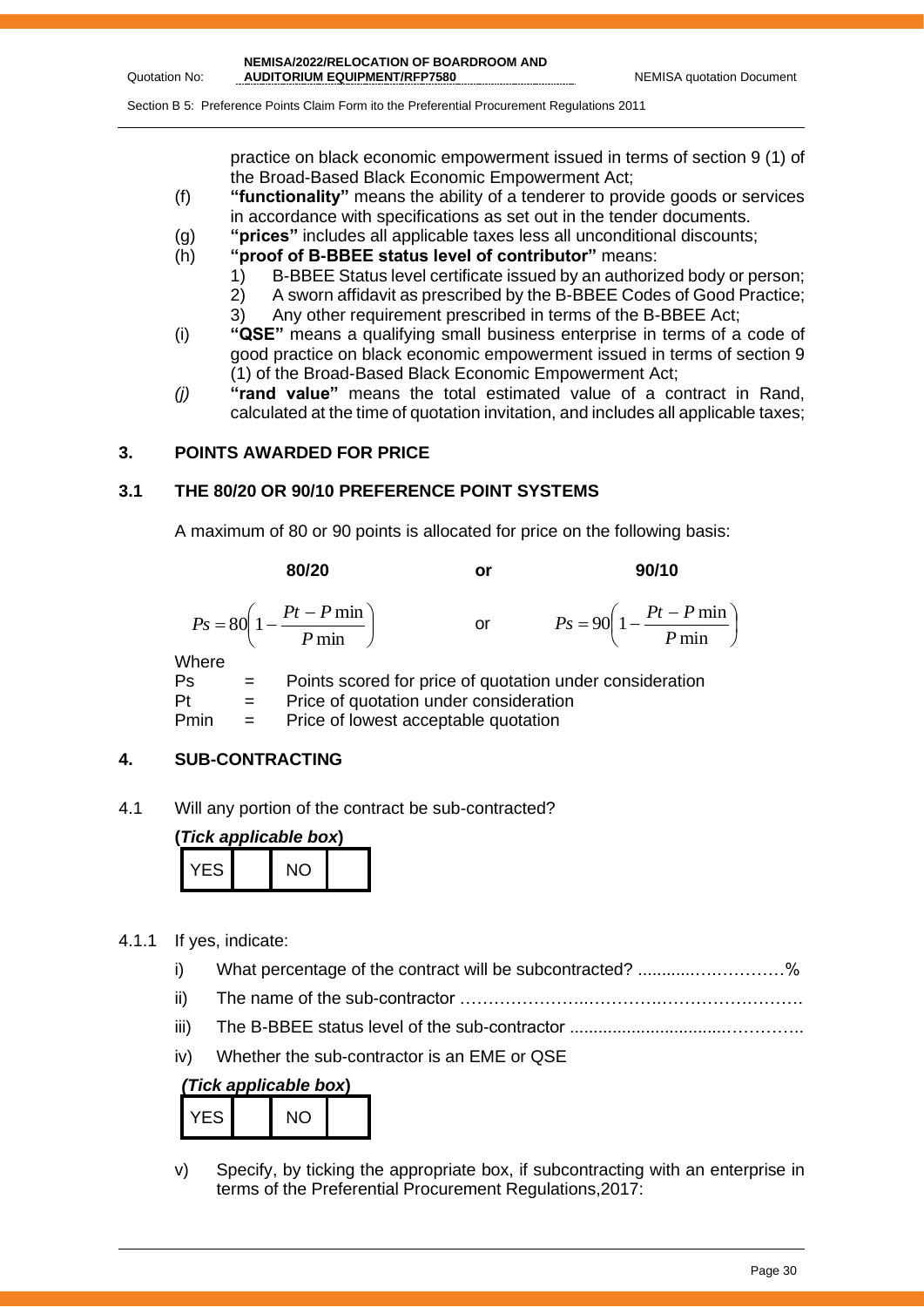Quotation No:

### **NEMISA/2022/RELOCATION OF BOARDROOM AND**  AUDITORIUM EQUIPMENT/RFP7580 NEMISA quotation Document

Section B 5: Preference Points Claim Form ito the Preferential Procurement Regulations 2011

| Designated Group: An EME or QSE which is at last 51%    | EME | <b>QSE</b> |
|---------------------------------------------------------|-----|------------|
| owned by:                                               |     |            |
| <b>Black people</b>                                     |     |            |
| Black people who are youth                              |     |            |
| Black people who are women                              |     |            |
| Black people with disabilities                          |     |            |
| Black people living in rural or underdeveloped areas or |     |            |
| townships                                               |     |            |
| Cooperative owned by black people                       |     |            |
| Black people who are military veterans                  |     |            |
| OR                                                      |     |            |
| Any EME                                                 |     |            |
| QSE                                                     |     |            |

### 5. **DECLARATION WITH REGARD TO COMPANY/ FIRM**

- 5.1 Name of company/firm: ….……………………………………………………………….
- 5.2 VAT registration number: …..……………………………….……………………………
- 5.3 Company registration number: ……….……..…………….…………………………….
- 5.4 TYPE OF COMPANY/ FIRM

### **(***Tick applicable box***)**

- Partnership/ Joint Venture/ Consortium
- One person business/ sole propriety
- Close corporation
- **Company**
- $\Box$  (Pty) Limited

### 5.5 DESCRIBE PRINCIPAL BUSINESS ACTIVITIES

……………………………………………………………………………………………… ……………………………………………………………………………………………… ………………………………………………………………………………………….…..

………………………………………………………………………………………………

### 5.6 COMPANY CLASSIFICATION

### **(***Tick applicable box***)**

- **Manufacturer**
- **Supplier**
- Professional service provider
- Other service providers, e.g. transporter, etc.
- 5.7 Total number of years the company/firm has been in business: …..…………………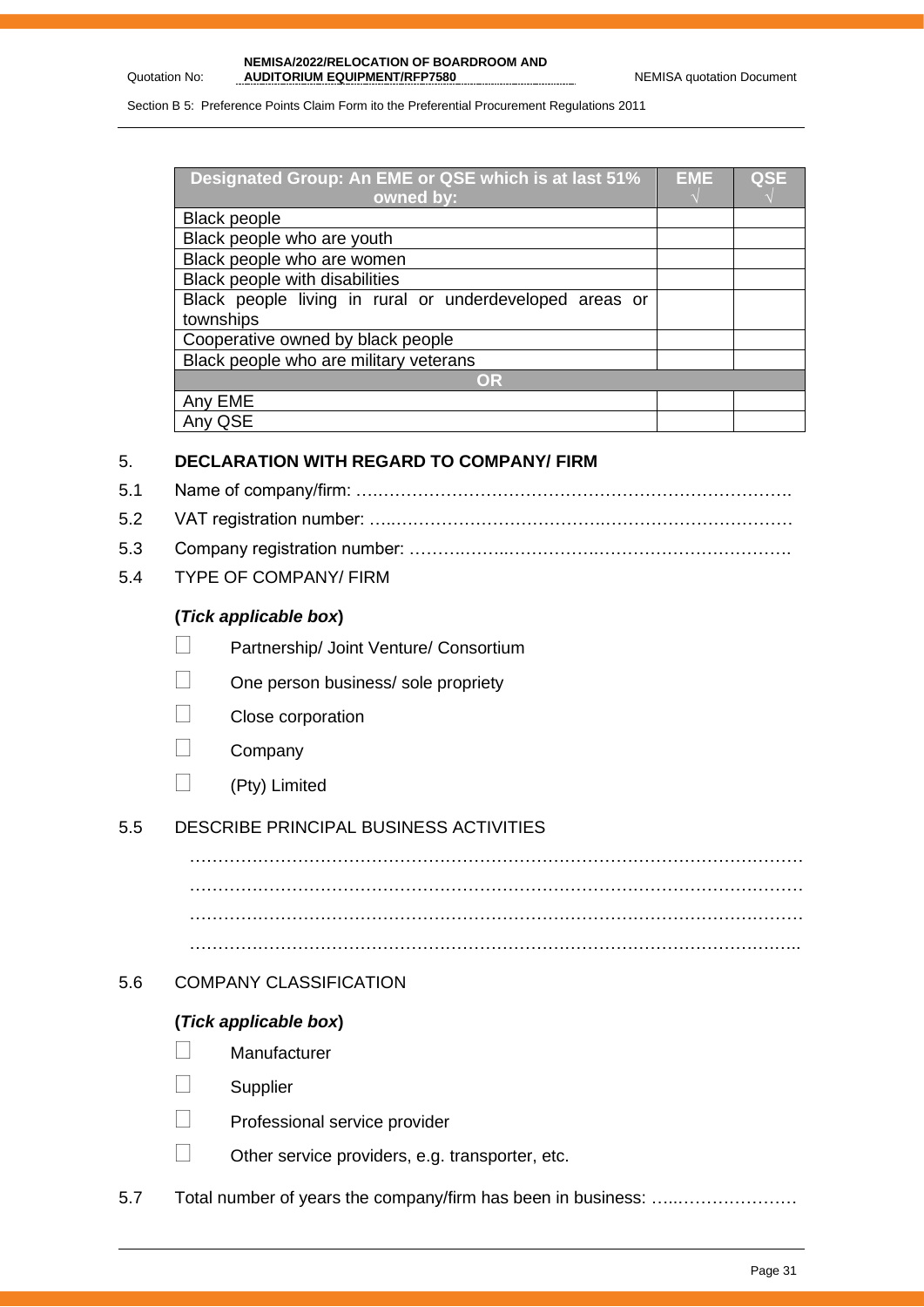Section B 5: Preference Points Claim Form ito the Preferential Procurement Regulations 2011

- 5.8 I/ we, the undersigned, who is/ are duly authorised to do so on behalf of the company/firm, certify that the points claimed, based on the B-BBE status level of contributor indicated in paragraphs 1.4 and 6.1 of the foregoing certificate, qualifies the company/ firm for the preference(s) shown and I/ we acknowledge that:
	- i) The information furnished is true and correct;
	- ii) The preference points claimed are in accordance with the General Conditions as indicated in paragraph 1 of this form;
	- iii) In the event of a contract being awarded as a result of points claimed as shown in paragraphs 1.4 and 6.1, the contractor may be required to furnish documentary proof to the satisfaction of the purchaser that the claims are correct;
	- iv) If the B-BBEE status level of contributor has been claimed or obtained on a fraudulent basis or any of the conditions of contract have not been fulfilled, the purchaser may, in addition to any other remedy it may have –
		- (a) disqualify the person from the quotation process;
		- (b) recover costs, losses or damages it has incurred or suffered as a result of that person's conduct;
		- (c) cancel the contract and claim any damages which it has suffered as a result of having to make less favourable arrangements due to such cancellation;
		- (d) recommend that the bidders or contractor, its shareholders and directors, or only the shareholders and directors who acted on a fraudulent basis, be restricted by the National Treasury from obtaining business from any organ of state for a period not exceeding 10 years, after the *audi alteram partem* (hear the other side) rule has been applied; and
		- (e) forward the matter for criminal prosecution.

| <b>WITNESSES</b> | ----<br>SIGNATURE(S) OF BIDDERS(S)<br>DATE: |
|------------------|---------------------------------------------|
|                  | ADDRESS:                                    |
| ◠                | .                                           |
|                  |                                             |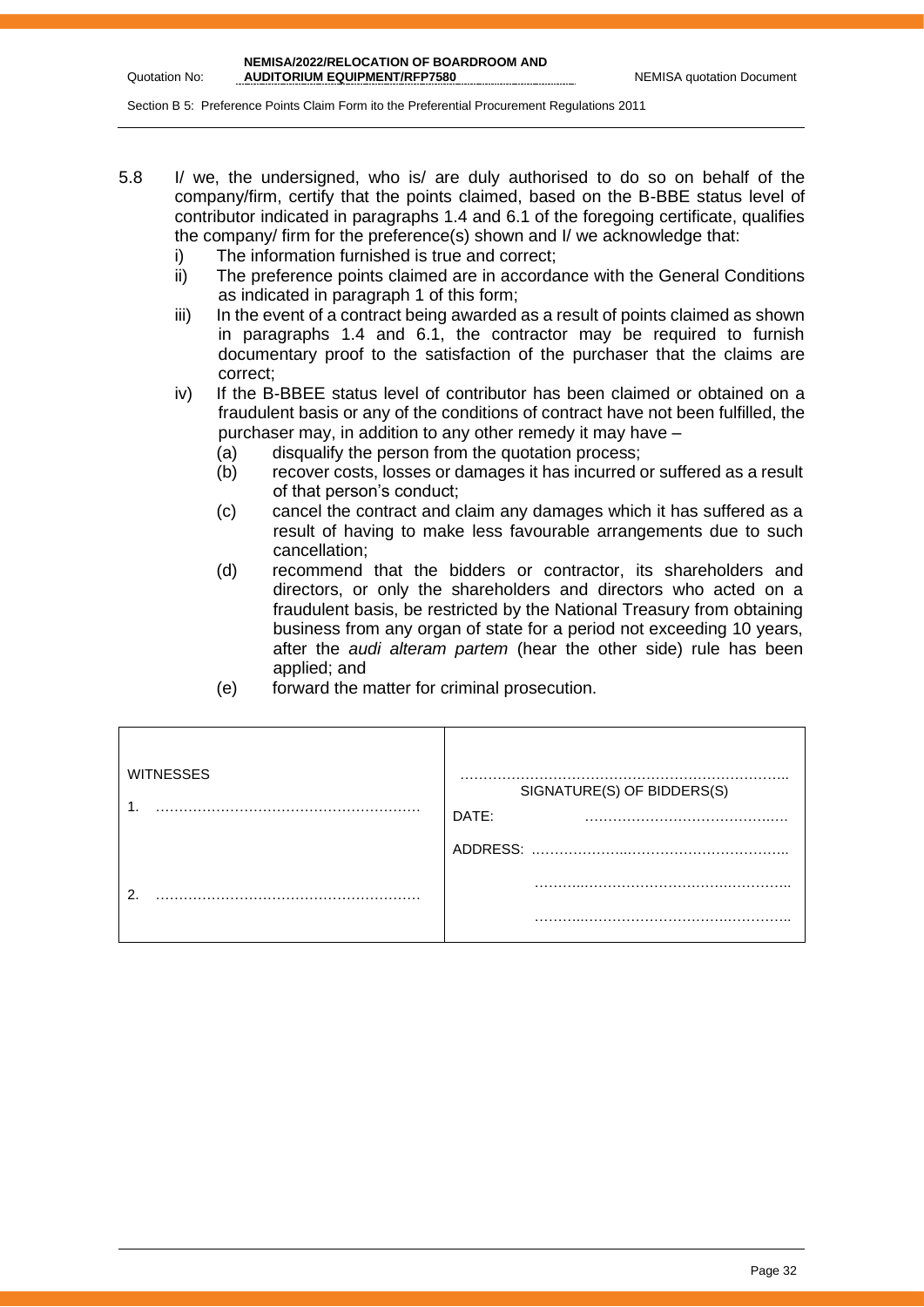| NEMISA/2022/RELOCATION OF BOARDROOM AND |                                  |
|-----------------------------------------|----------------------------------|
| <b>AUDITORIUM EQUIPMENT/RFP7580</b>     | <b>NEMISA quotation Document</b> |

Section B 6: Invitation to Quotation

Quotation No:

# **INVITATION TO QUOTATION Return as Part 7**

### **YOU ARE HEREBY INVITED TO QUOTATION FOR REQUIREMENT OF NEMISA**

| <b>QUOTATION</b><br><b>NO</b>                                                                                                                                             | NEMISA/2022/RELOCATION OF<br>BOARDROOM AND AUDITORIUM<br>FOUPMENT/REP7580 | <b>CLOSING</b><br><b>DATE</b> | Wednesday ,25 May<br>2022 | <b>CLOSING</b><br>TIME | 11:00 |  |
|---------------------------------------------------------------------------------------------------------------------------------------------------------------------------|---------------------------------------------------------------------------|-------------------------------|---------------------------|------------------------|-------|--|
| REQUEST FOR QUOTATION FOR THE APPOINTMENT OF A SERVICE PROVIDER FOR THE DECOMMISSIONING<br>AND RELOCATION OF AUDIO-VISUAL AND VIDEOCONFERENCING EQUIPMENT TO NEW PREMISES |                                                                           |                               |                           |                        |       |  |

**All Bidders must furnish the following particulars and include it in their submission (Failure to do so may result in your quotation being disqualified)**

| Name of Bidders:                                    |                                                                                              |                 |                                                                                                           |           |
|-----------------------------------------------------|----------------------------------------------------------------------------------------------|-----------------|-----------------------------------------------------------------------------------------------------------|-----------|
| Postal address:                                     |                                                                                              |                 |                                                                                                           |           |
| Street address:                                     |                                                                                              |                 |                                                                                                           |           |
|                                                     |                                                                                              |                 |                                                                                                           |           |
| Telephone number:                                   | Code                                                                                         | Number          |                                                                                                           |           |
| Cellular number:                                    |                                                                                              |                 |                                                                                                           |           |
| Facsimile number:                                   | Code                                                                                         | Number          |                                                                                                           |           |
| e-Mail address:                                     |                                                                                              |                 |                                                                                                           |           |
| VAT Registration No:                                |                                                                                              |                 |                                                                                                           |           |
|                                                     | TAX COMPLIANCE REQUIREMENTS (Tick applicable box)                                            |                 |                                                                                                           |           |
| Printed TCS                                         |                                                                                              | <b>SARS PIN</b> |                                                                                                           | CSD No    |
|                                                     | <b>PROOF OF B-BBEE STATUS LEVEL SUBMITTED?</b>                                               |                 | <b>YES</b>                                                                                                | <b>NO</b> |
| (Tick applicable box)                               |                                                                                              |                 |                                                                                                           |           |
| <b>B-BBEE Status Level Verification Certificate</b> |                                                                                              |                 | <b>B-BBEE Status Level Sworn Affidavit</b>                                                                |           |
|                                                     | WHO WAS THE CERTIFICATE ISSUED BY? (Tick applicable box)                                     |                 |                                                                                                           |           |
|                                                     | An Accounting Officer as contemplated in the Close Corporation Act (CCA)?                    |                 |                                                                                                           |           |
|                                                     | A verification Agency accredited by the South African National Accreditation System (SANAS)? |                 |                                                                                                           |           |
| A registered Auditor?                               |                                                                                              |                 |                                                                                                           |           |
| qualify for preference points for B-BBEE            |                                                                                              |                 | NOTE: A B-BBEE Status Level Certificate/ Sworn Affidavit (For EMEs or QSEs) must be submitted in order to |           |
| <b>Contact details of Bidders representative:</b>   |                                                                                              |                 |                                                                                                           |           |
| Name and Surname                                    |                                                                                              |                 |                                                                                                           |           |

| Telephone number: | Code | Number | ------------ |
|-------------------|------|--------|--------------|
| Cellular number:  |      |        |              |
| Facsimile number: | Code | Number |              |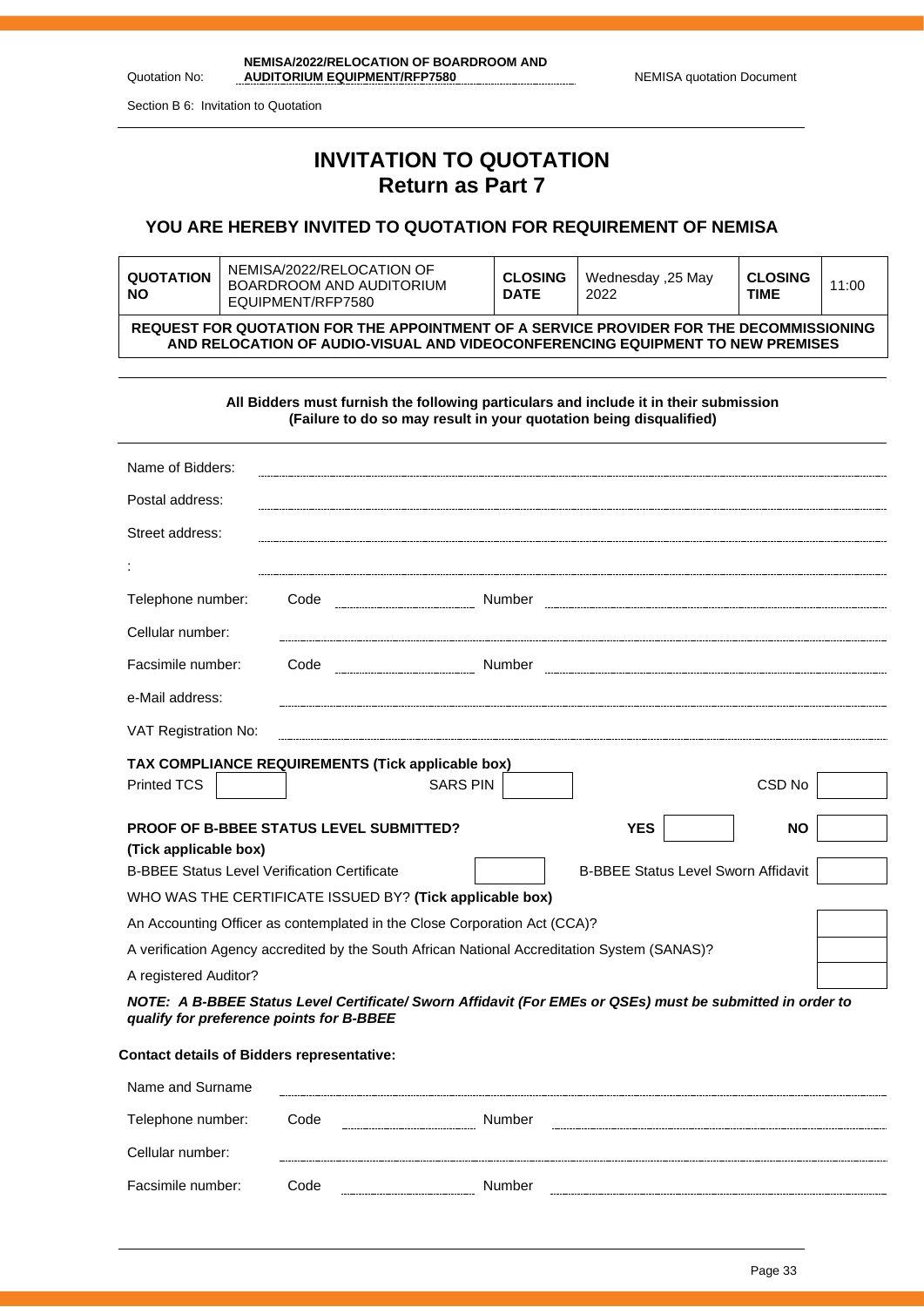**NEMISA/2022/RELOCATION OF BOARDROOM AND**  AUDITORIUM EQUIPMENT/RFP7580

Section B 6: Invitation to Quotation

Quotation No:

| Section B 6: Invitation to Quotation                                                                                                                                                                                                                                                                                                                                                                                                                                         |                 |
|------------------------------------------------------------------------------------------------------------------------------------------------------------------------------------------------------------------------------------------------------------------------------------------------------------------------------------------------------------------------------------------------------------------------------------------------------------------------------|-----------------|
| e-Mail address:                                                                                                                                                                                                                                                                                                                                                                                                                                                              |                 |
| Confirmation                                                                                                                                                                                                                                                                                                                                                                                                                                                                 |                 |
| Are you the accredited representative in South Africa for the services offered by you?                                                                                                                                                                                                                                                                                                                                                                                       | <b>YES / NO</b> |
| <b>Declaration</b>                                                                                                                                                                                                                                                                                                                                                                                                                                                           |                 |
| I/ We have examined the information provided in your quotation documents and offer to undertake the work<br>prescribed in accordance with the requirements as set out in the quotation document. The prices quoted in<br>this quotation are valid for the stipulated period. I/ We confirm the availability of the proposed team members.<br>I/ We confirm that this quotation will remain binding upon us and may be accepted by you at any time before<br>the expiry date. |                 |
| <b>Signature of Bidders:</b>                                                                                                                                                                                                                                                                                                                                                                                                                                                 |                 |

| Date:                                            |          |
|--------------------------------------------------|----------|
| Are you duly authorised to commit the Bidders?   | YES / NO |
| Capacity under which this quotation is<br>signed |          |
|                                                  |          |
|                                                  |          |

TOTAL QUOTATION PRICE (INCLUSIVE OF VAT) RESERVED TO A RESERVED TO A RESERVED TO A RESERVED TO A RESERVED TO A RESERVED TO A RESERVED TO A RESERVED TO A RESERVED TO A RESERVED TO A RESERVED TO A RESERVED TO A RESERVED TO A RESERVED TO A RESERVED TO A RESE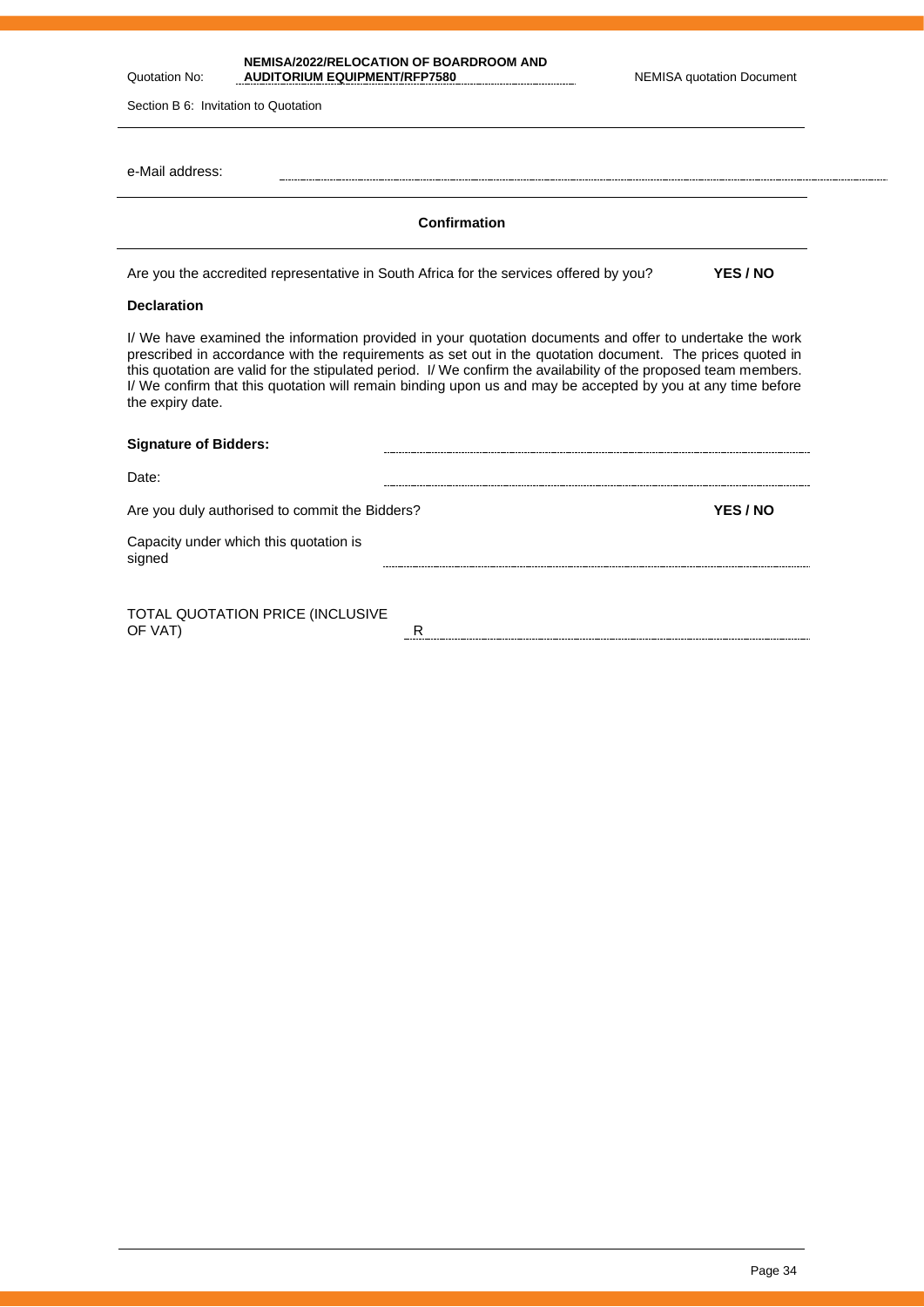Quotation No:

**NEMISA/2022/RELOCATION OF BOARDROOM AND AUDITORIUM EQUIPMENT/RFP7580** NEMISA quotation Document

Section B 7: Pricing Schedule

### **PRICING SCHEDULE** Services **Return as Part 8**

| NAME OF<br><b>RESPONDENT:</b> |                                                                                                                                                                      |                      |                                        |
|-------------------------------|----------------------------------------------------------------------------------------------------------------------------------------------------------------------|----------------------|----------------------------------------|
|                               | OFFER TO BE VALID FOR 60 DAYS FROM THE CLOSING DATE OF QUOTATION                                                                                                     |                      |                                        |
| <b>PAR NO</b>                 | <b>DESCRIPTION</b>                                                                                                                                                   |                      | <b>QUOTATION PRICE IN RSA CURRENCY</b> |
|                               | The accompanying information must be used for the formulation of proposals.                                                                                          |                      |                                        |
| $\overline{c}$                | Respondents are required to indicate a ceiling price based on the total estimated time/fees for completion of all phases and including all expenses for the project. |                      |                                        |
|                               |                                                                                                                                                                      |                      |                                        |
|                               |                                                                                                                                                                      | Amount excluding VAT | R                                      |
|                               |                                                                                                                                                                      | VAT @ 15%            | $\mathsf{R}$                           |
|                               |                                                                                                                                                                      | Total including VAT  | R                                      |
| 3                             | Period required for commencement with project after acceptance of quotation.                                                                                         |                      |                                        |
| 4                             | Estimated person-days for completion of the project.                                                                                                                 |                      |                                        |
| 5                             | Are the rates quoted firm for the full period of the contract?                                                                                                       |                      |                                        |
| 6                             | If not firm for the full period, provide details of the basis on which adjustments will be applied for, for example consumer price index.                            |                      |                                        |